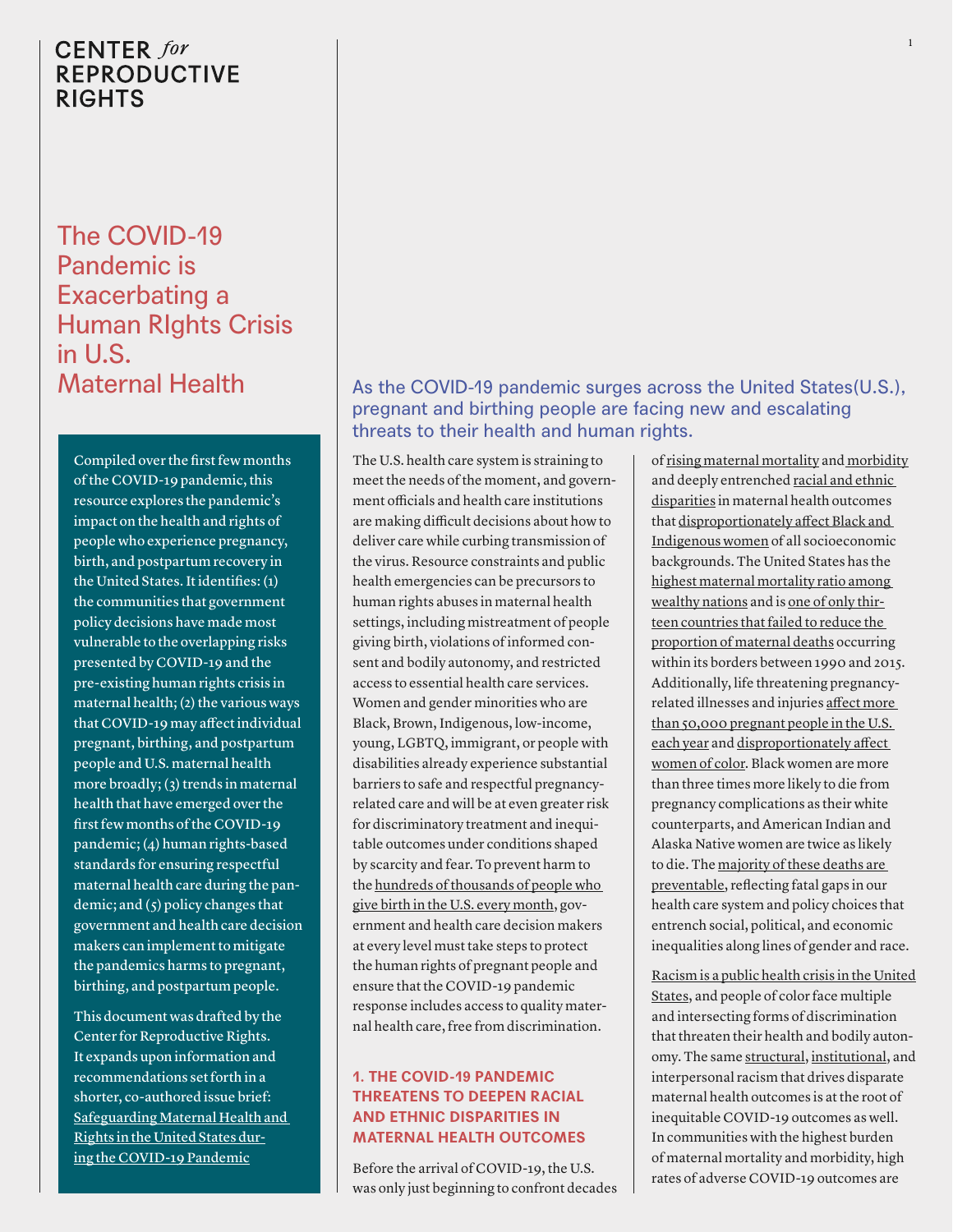already evident. Federal data—obtained by investigative journalists only after suing the Centers for Disease Control and Prevention (CDC)—show [high rates](https://www.nytimes.com/interactive/2020/07/05/us/coronavirus-latinos-african-americans-cdc-data.html?referringSource=articleShare) of infection and death among people of color. Black and Latinx people are [three times more likely](https://www.nytimes.com/interactive/2020/07/05/us/coronavirus-latinos-african-americans-cdc-data.html?referringSource=articleShare)  [than white people to become infected with](https://www.nytimes.com/interactive/2020/07/05/us/coronavirus-latinos-african-americans-cdc-data.html?referringSource=articleShare)  [the coronavirus and twice as likely to die](https://www.nytimes.com/interactive/2020/07/05/us/coronavirus-latinos-african-americans-cdc-data.html?referringSource=articleShare)  [from it](https://www.nytimes.com/interactive/2020/07/05/us/coronavirus-latinos-african-americans-cdc-data.html?referringSource=articleShare). They are also significantly [over](https://www.cdc.gov/coronavirus/2019-ncov/cases-updates/special-populations/pregnancy-data-on-covid-19.html)[represented among pregnant people with](https://www.cdc.gov/coronavirus/2019-ncov/cases-updates/special-populations/pregnancy-data-on-covid-19.html)  [COVID-19.](https://www.cdc.gov/coronavirus/2019-ncov/cases-updates/special-populations/pregnancy-data-on-covid-19.html) In some parts of the country, Indigenous communities are also experiencing disparities. For instance, the [Navajo](https://www.ama-assn.org/delivering-care/population-care/ama-urges-hhs-address-funding-navajo-covid-19-hot-spot)  [Nation](https://www.ama-assn.org/delivering-care/population-care/ama-urges-hhs-address-funding-navajo-covid-19-hot-spot) has [one of the highest per capita](https://www.webmd.com/lung/news/20200609/covid-19-ravages-the-navajo-nation#4)  [rates of infection](https://www.webmd.com/lung/news/20200609/covid-19-ravages-the-navajo-nation#4) in the country, facilitated by a lack of access to water and electricity, chronic underfunding of the Indian Health Service, and [delayed federal assistance](https://www.nytimes.com/2020/05/01/us/politics/coronavirus-native-american-tribes-treasury-stimulus.html).

Cumulative, systemic inequities deprive Black, Brown, and Indigenous communities of access to social determinants of health, making women of color more vulnerable during stressful events, such as pregnancy and disease outbreaks. Generation after generation, communities of color have been denied equal access to high quality medical care, education, employment, housing, food, transportation, infrastructure investments, and other resources that help prevent illness and promote health. Moreover, as [Black communities suffer from COVID-](https://www.huffpost.com/entry/epidemiologist-coronavirus-genocide-by-default_n_5eb2a5ebc5b63e6bd96f5d81?ncid=engmodushpmg00000004)[19 and government inaction](https://www.huffpost.com/entry/epidemiologist-coronavirus-genocide-by-default_n_5eb2a5ebc5b63e6bd96f5d81?ncid=engmodushpmg00000004), they are [simul](https://www.nytimes.com/2020/05/29/opinion/george-floyd-minneapolis.html?referringSource=articleShare)[taneously resisting other lethal expressions](https://www.nytimes.com/2020/05/29/opinion/george-floyd-minneapolis.html?referringSource=articleShare)  [of racism,](https://www.nytimes.com/2020/05/29/opinion/george-floyd-minneapolis.html?referringSource=articleShare) including endemic, statesanctioned [police violence.](https://www.nytimes.com/2020/05/29/opinion/george-floyd-minneapolis.html?referringSource=articleShare) In the midst of a pandemic, [Black women are leading](https://blacklivesmatter.com/our-co-founders/) what [may be the largest social movement](https://www.nytimes.com/interactive/2020/07/03/us/george-floyd-protests-crowd-size.html)  [in U.S. history](https://www.nytimes.com/interactive/2020/07/03/us/george-floyd-protests-crowd-size.html), [in defense of Black lives](https://slate.com/technology/2020/06/protests-coronavirus-pandemic-public-health-racism.html).

Finally, for women and mothers of color, COVID-19's impacts are further amplified by societal expectations that they take on caregiving roles and other "essential" work in exchange for no or low wages and few labor protections. Essential workers are [more likely to be women,](https://www.nytimes.com/2020/04/18/us/coronavirus-women-essential-workers.html) [people of color,](https://www.cbsnews.com/news/fontline-work-women-minorities-pandemic/)  [and immigrants](https://www.cbsnews.com/news/fontline-work-women-minorities-pandemic/). Women of color are also over-represented in [criminal](https://www.nytimes.com/2020/06/16/us/coronavirus-inmates-prisons-jails.html) [and immigra-](https://www.nytimes.com/2020/06/04/magazine/covid-ice.html) [tion](https://www.nytimes.com/2020/06/04/magazine/covid-ice.html) [detention facilities](https://www.thenation.com/article/politics/covid-jails-ice-detention/) where crowded, inhumane conditions have fueled the spread of the virus. Indeed, the [first known](https://www.aljazeera.com/news/2020/04/outrage-inmate-coronavirus-dies-giving-birth-200430093846338.html)  [woman to die from COVID-19 in federal](https://www.aljazeera.com/news/2020/04/outrage-inmate-coronavirus-dies-giving-birth-200430093846338.html)  [custody](https://www.aljazeera.com/news/2020/04/outrage-inmate-coronavirus-dies-giving-birth-200430093846338.html) was an Indigenous mother who was pregnant when she became infected, gave birth while on a ventilator, and died weeks later. Her name was Angela Circle Bear. As a result of systemic inequities, Black, Brown, and Indigenous women like Circle Bear have fewer options for avoiding exposure to COVID-19 and [less access](https://www.npr.org/sections/health-shots/2020/05/27/862215848/across-texas-black-and-hispanic-neighborhoods-have-fewer-coronavirus-testing-sit)  [to testing](https://www.npr.org/sections/health-shots/2020/05/27/862215848/across-texas-black-and-hispanic-neighborhoods-have-fewer-coronavirus-testing-sit) and [effective treatment](https://www.nytimes.com/2020/07/01/nyregion/Coronavirus-hospitals.html?smid=tw-share) for it.

### **2. THE COVID-19 PANDEMIC THREATENS U.S. MATERNAL HEALTH IN MYRIAD WAYS**

## **COVID-19 infections**

The pandemic creates multiple sources of [risk for individual pregnant people and](https://www.theguardian.com/world/2020/may/03/giving-birth-coronavirus-pandemic-hospitals?CMP=share_btn_tw)  [U.S. maternal health](https://www.theguardian.com/world/2020/may/03/giving-birth-coronavirus-pandemic-hospitals?CMP=share_btn_tw) more broadly. First, pregnant, birthing, and postpartum people may suffer direct harm from the coronavirus itself. The CDC has listed pregnant people among those who need "extra precautions" [and those "at risk."](https://www.cdc.gov/coronavirus/2019-ncov/need-extra-precautions/pregnancy-breastfeeding.html) Because of the inequities described above, racial and ethnic minority groups are also in this category. While early guidance from the CDC asserted that there is "no data showing that COVID-19 affects pregnant people differently than others," the [agency also cautioned](https://www.cdc.gov/coronavirus/2019-ncov/need-extra-precautions/pregnancy-breastfeeding.html) that pregnant people are typically at greater risk of harm from respiratory viruses than people who are not pregnant. In late June, the CDC updated its earlier guidance and now indicates that pregnant women may be at greater risk of becoming severely ill from COVID-19 than non-pregnant women.

In June 2020, a [government study](https://www.cdc.gov/mmwr/volumes/69/wr/mm6925a1.htm) found that pregnant women with coronavirus are much [more likely to be admitted to](https://www.nytimes.com/2020/06/24/health/coronavirus-pregnancy.html)  [an intensive care unit](https://www.nytimes.com/2020/06/24/health/coronavirus-pregnancy.html) and put on a ventilator than infected women who are not pregnant. Some pregnant people with

COVID-19 infections have experienced miscarriage or preterm labor, [more than](https://www.cdc.gov/mmwr/volumes/69/wr/mm6925a1.htm)  [30 pregnant women died](https://www.cdc.gov/mmwr/volumes/69/wr/mm6925a1.htm) of COVID-19 between March and July, [some witnessed](https://www.today.com/health/how-coronavirus-affects-black-pregnant-women-t185645)  [their infant die,](https://www.today.com/health/how-coronavirus-affects-black-pregnant-women-t185645) and others have been removed from mechanical ventilators to discover that their premature babies had already been [delivered via emergency](https://www.nytimes.com/2020/04/12/nyregion/coronavirus-births-mothers.html?referringSource=articleShare)  [surgery.](https://www.nytimes.com/2020/04/12/nyregion/coronavirus-births-mothers.html?referringSource=articleShare) There are also emerging indications that the [virus can be transmitted](https://www.nytimes.com/2020/04/12/nyregion/coronavirus-births-mothers.html?referringSource=articleShare)  [from a pregnant person to their fetus.](https://www.nytimes.com/2020/04/12/nyregion/coronavirus-births-mothers.html?referringSource=articleShare) [More](https://www.cdc.gov/coronavirus/2019-ncov/need-extra-precautions/pregnancy-breastfeeding.html)  [research is needed](https://www.cdc.gov/coronavirus/2019-ncov/need-extra-precautions/pregnancy-breastfeeding.html) to understand the role of COVID-19 in these adverse outcomes and both [pregnant people and their health](https://www.motherjones.com/environment/2020/07/agonizing-lag-in-coronavirus-research-puts-pregnant-women-and-babies-at-risk/)  [care providers are anxiously awaiting](https://www.motherjones.com/environment/2020/07/agonizing-lag-in-coronavirus-research-puts-pregnant-women-and-babies-at-risk/)  [better guidance](https://www.motherjones.com/environment/2020/07/agonizing-lag-in-coronavirus-research-puts-pregnant-women-and-babies-at-risk/). However, because [racial](https://www.aafp.org/news/blogs/leadervoices/entry/20181204lv-clinicaltrials.html)  [and ethnic minorities](https://www.aafp.org/news/blogs/leadervoices/entry/20181204lv-clinicaltrials.html) and [pregnant](https://link.springer.com/article/10.1186/s13063-017-2402-9) and/ or breastfeeding women are often [under](https://www.fda.gov/consumers/minority-health-and-health-equity/racial-and-ethnic-minorities-clinical-trials)[represented or excluded from research](https://www.fda.gov/consumers/minority-health-and-health-equity/racial-and-ethnic-minorities-clinical-trials)  [and therapeutic trials](https://www.fda.gov/consumers/minority-health-and-health-equity/racial-and-ethnic-minorities-clinical-trials), best practices for treating COVID-19 [may still leave preg](https://academic.oup.com/cid/article/71/15/879/5820683)[nant and birthing people of color behind](https://academic.oup.com/cid/article/71/15/879/5820683).

## **Strained health care systems**

Second, pregnant, birthing, and postpartum individuals may be at increased risk of harm due to the strain COVID-19 infections are placing on the health care system. Before the pandemic, [a majority of mater](https://pubmed.ncbi.nlm.nih.gov/31071074/)[nal deaths were deemed preventable](https://pubmed.ncbi.nlm.nih.gov/31071074/), signaling systemic failures that include [prob](https://pubmed.ncbi.nlm.nih.gov/32303940/)[lems with quality care](https://pubmed.ncbi.nlm.nih.gov/32303940/)—especially in [hos](https://pubmed.ncbi.nlm.nih.gov/26283457/)[pitals that primarily serve Black patients.](https://pubmed.ncbi.nlm.nih.gov/26283457/) As the health care system struggles to cope with the pandemic, pregnant people are expressing concern that the system will have even less capacity to meet their needs. [Mistrust between communities of color](https://www.healthaffairs.org/do/10.1377/hblog20200630.939347/full/?utm_medium=social&utm_source=twitter&utm_campaign=blog&utm_content=Boyd&)  [and government and health care authori](https://www.healthaffairs.org/do/10.1377/hblog20200630.939347/full/?utm_medium=social&utm_source=twitter&utm_campaign=blog&utm_content=Boyd&)[ties](https://www.healthaffairs.org/do/10.1377/hblog20200630.939347/full/?utm_medium=social&utm_source=twitter&utm_campaign=blog&utm_content=Boyd&) may also deepen as pregnant people of color, particularly those with underlying conditions or disabilities, [wonder whether](https://www.vox.com/first-person/2020/4/4/21204261/coronavirus-covid-19-disabled-people-disabilities-triage)  [their health and safety will be deprioritized.](https://www.vox.com/first-person/2020/4/4/21204261/coronavirus-covid-19-disabled-people-disabilities-triage)

Concerns about abuse and neglect in medical settings are [grounded in history](https://www.nytimes.com/interactive/2019/08/14/magazine/racial-differences-doctors.html)  [and routinely affirmed in modern prac](https://www.nytimes.com/interactive/2019/08/14/magazine/racial-differences-doctors.html)[tice](https://www.nytimes.com/interactive/2019/08/14/magazine/racial-differences-doctors.html). In particular, Black women have been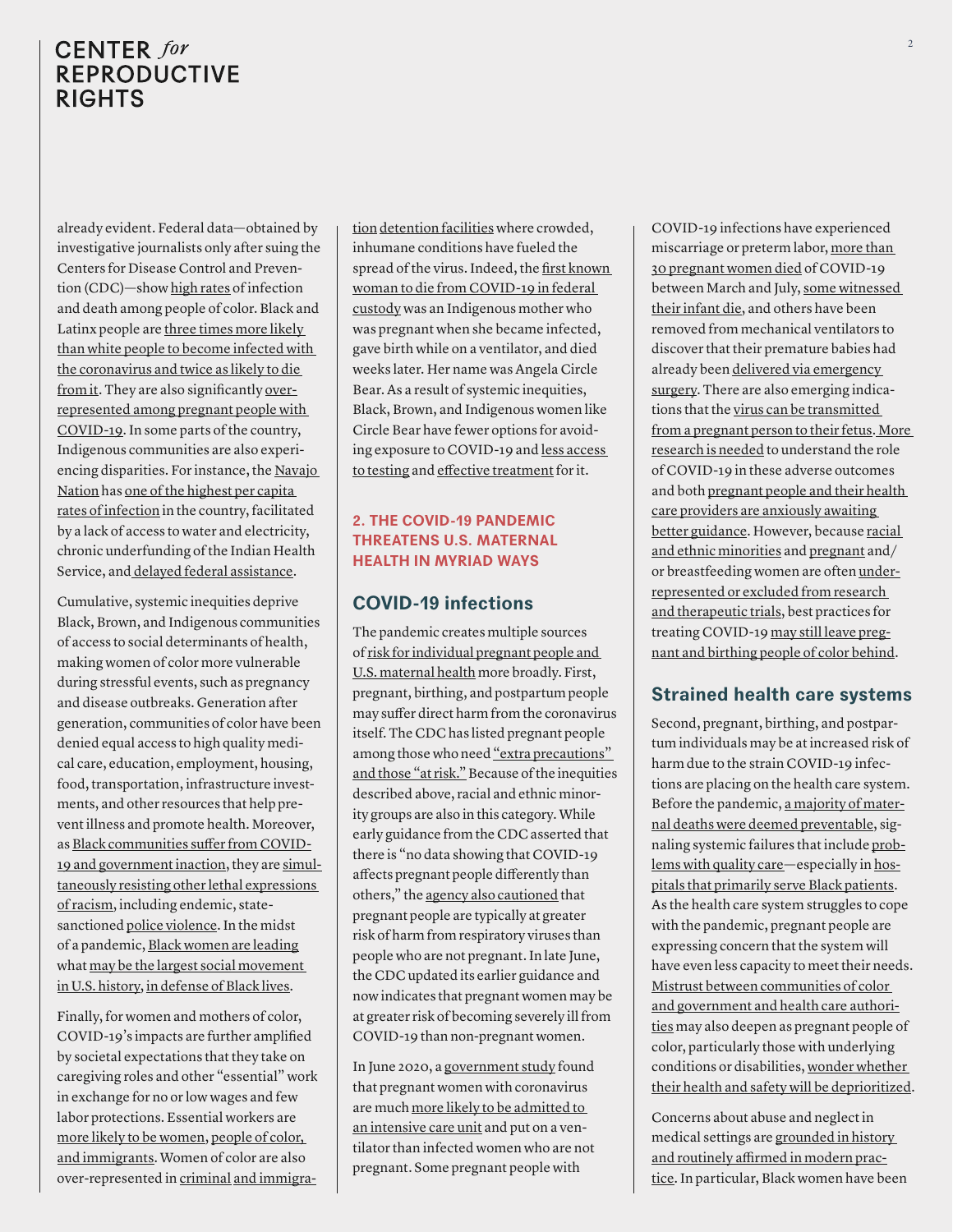"COVID-19 is a test for our societies, and we are all learning and adapting as we respond to the virus. Human dignity and rights need to be front and centre in that effort, not an afterthought.

– UN High Commissioner for Human Rights and Medical Doctor, Michelle Bachelet

[subjected to medical experimentation,](https://www.deirdrecooperowens.com/writings/2019/9/14/black-maternal-and-infant-health-historical-legacies-of-slavery) [denied pain medication](https://www.aamc.org/news-insights/how-we-fail-black-patients-pain), [mistreated dur](https://reproductive-health-journal.biomedcentral.com/articles/10.1186/s12978-019-0729-2)[ing childbirth,](https://reproductive-health-journal.biomedcentral.com/articles/10.1186/s12978-019-0729-2) and ignored when communicating life-threatening symptoms. The pandemic is only amplifying those concerns. For instance, as NYC became an early "hot spot" for COVID-19, residents of poor, Black, and Brown neighborhoods were treated for the coronavirus in [under](https://www.nytimes.com/2020/07/01/nyregion/Coronavirus-hospitals.html?smid=tw-share)[staffed public hospitals with substandard](https://www.nytimes.com/2020/07/01/nyregion/Coronavirus-hospitals.html?smid=tw-share)  [equipment and less access to advanced](https://www.nytimes.com/2020/07/01/nyregion/Coronavirus-hospitals.html?smid=tw-share)  [treatments where they died at much higher](https://www.nytimes.com/2020/07/01/nyregion/Coronavirus-hospitals.html?smid=tw-share)  [rates](https://www.nytimes.com/2020/07/01/nyregion/Coronavirus-hospitals.html?smid=tw-share) than their wealthy counterparts in private hospitals. Meanwhile, people of color continue to birth in those [chaotic and](https://www.newyorker.com/science/medical-dispatch/a-chaotic-week-for-pregnant-women-in-new-york-city?utm_source=twitter&utm_medium=social&utm_campaign=onsite-share&utm_brand=the-new-yorker&utm_social-type=earned)  [understaffed hospitals](https://www.newyorker.com/science/medical-dispatch/a-chaotic-week-for-pregnant-women-in-new-york-city?utm_source=twitter&utm_medium=social&utm_campaign=onsite-share&utm_brand=the-new-yorker&utm_social-type=earned), reporting troubling instances of [neglect](https://www.nytimes.com/2020/06/23/nyregion/nyc-coronavirus-births.html?smid=tw-share) and [discrimination](https://nymag.com/intelligencer/2020/05/when-your-zip-code-determines-whether-you-live-or-die.html). In the first few months of the pandemic, at least two Black women who were negative for COVID-19 died giving birth in New York City hospitals. [Amber Rose](https://www.thecity.nyc/health/2020/4/27/21247056/a-pregnant-woman-tweeted-concerns-about-a-bronx-hospital-she-died-days-later)  [Isaac](https://www.thecity.nyc/health/2020/4/27/21247056/a-pregnant-woman-tweeted-concerns-about-a-bronx-hospital-she-died-days-later) had her prenatal care interrupted by COVID-19 and expressed concerns about low quality care at the hospital where she later died. The family of [Sha-asia Wash](https://www.thecity.nyc/health/2020/7/9/21319623/brooklyn-womans-childbirth-death-maternal-racial-disparities)[ington](https://www.thecity.nyc/health/2020/7/9/21319623/brooklyn-womans-childbirth-death-maternal-racial-disparities) believes that her death was also caused by inadequate care. The deaths of both of these 26 year-old, first time moms led to [protests outside the facilities](https://www.thecity.nyc/health/2020/7/9/21319623/brooklyn-womans-childbirth-death-maternal-racial-disparities) where participants holding "Black Lives Matter" signs decried a medical system that has repeatedly failed pregnant Black women.

### **Increased stress**

Third, pregnant, birthing, and postpartum people may experience additional health complications caused by [increased stress.](https://www.essence.com/feature/black-mamas-childbirth-covid-19-coronavirus/) Fear of the virus and its unknown consequences for maternal and infant health, social isolation, [confusion about changing](https://www.nytimes.com/2020/06/23/nyregion/nyc-coronavirus-births.html?smid=tw-share)  [maternity care conditions](https://www.nytimes.com/2020/06/23/nyregion/nyc-coronavirus-births.html?smid=tw-share), disruption to normal routines and expectations, racism, the economic fallout of the pandemic, and uncertainty about the future are all potential sources of stress caused or escalated by the pandemic. While some sources of stress can be mitigated or managed on an

individual level, many of the [stressors cur](https://abcnews.go.com/GMA/Wellness/black-pregnant-coronavirus-pandemic-scared/story?id=70175847)[rently affecting pregnant, birthing, and](https://abcnews.go.com/GMA/Wellness/black-pregnant-coronavirus-pandemic-scared/story?id=70175847)  [postpartum people](https://abcnews.go.com/GMA/Wellness/black-pregnant-coronavirus-pandemic-scared/story?id=70175847) are beyond an individual's control. This is particularly true for stress caused or exacerbated by racism.

While racism is not new or unique to the pandemic, COVID-19 has [escalated](https://www.usatoday.com/story/news/nation/2020/07/01/coronavirus-black-asian-americans-report-increased-discrimination/5356563002/)  [xenophobia and discrimination](https://www.usatoday.com/story/news/nation/2020/07/01/coronavirus-black-asian-americans-report-increased-discrimination/5356563002/) against immigrants and [people of Asian descent,](https://www.usatoday.com/story/news/nation/2020/07/01/coronavirus-black-asian-americans-report-increased-discrimination/5356563002/) highlighted structural inequalities affecting Black, Brown, and Indigenous communities, and facilitated a national reckoning with racism. Black women who find their health, safety, and ability to raise children chronically [undermined by state-sanctioned](https://lawprofessors.typepad.com/human_rights/2020/06/the-un-makes-unprecedented-response-to-george-floyds-murder.html)  [violence](https://lawprofessors.typepad.com/human_rights/2020/06/the-un-makes-unprecedented-response-to-george-floyds-murder.html) are [experiencing grief](https://www.vox.com/first-person/2020/5/28/21272380/black-mothers-grief-sadness-covid-19) as well as joy as they [bring new life into a world that](https://www.huffpost.com/entry/black-mother-george-floyd-racism-america_n_5ed383b6c5b65a461cf6e00f?ncid=engmodushpmg00000004)  [routinely devalues Black lives](https://www.huffpost.com/entry/black-mother-george-floyd-racism-america_n_5ed383b6c5b65a461cf6e00f?ncid=engmodushpmg00000004). Research demonstrates that exposure to racism not only [harms mental health](https://www.ncbi.nlm.nih.gov/pmc/articles/PMC4358177/), but also has a ["weathering" effect on Black women](https://www.ncbi.nlm.nih.gov/pmc/articles/PMC2741514/), damaging their health throughout their lifetime and [contributing to adverse maternal health](https://www.self.com/story/weathering-and-its-deadly-effect-on-black-mothers)  [outcomes.](https://www.self.com/story/weathering-and-its-deadly-effect-on-black-mothers) As Black women are forced to deal with multiple public health crises simultaneously, from the maternal mortality crisis to the COVID-19 pandemic to the murder and brutalization of Black people by law enforcement, toxic stress is an everpresent risk to physical [and mental health](https://www.washingtonpost.com/lifestyle/2020/06/10/new-mothers-are-high-risk-coming-mental-health-crisis-especially-black-mothers/).

Finally, the rapid social, economic, and health systems changes currently underway in the U.S. have the potential to transform [maternal health care for the long term](https://www.nytimes.com/2020/04/28/parenting/pregnancy/coronavirus-prenatal-care.html?smid=tw-share). While emergency driven disruptions to the status quo can foster reflection and lead to systemic improvements, they also risk normalizing reactive policies and practices that cause disproportionate harm to Black, Brown, and Indigenous people. Without a strong commitment to the human rights of pregnant and birthing people, some of the restrictions currently imposed on patients in maternity care settings could become even more deeply entrenched and disproportionately applied.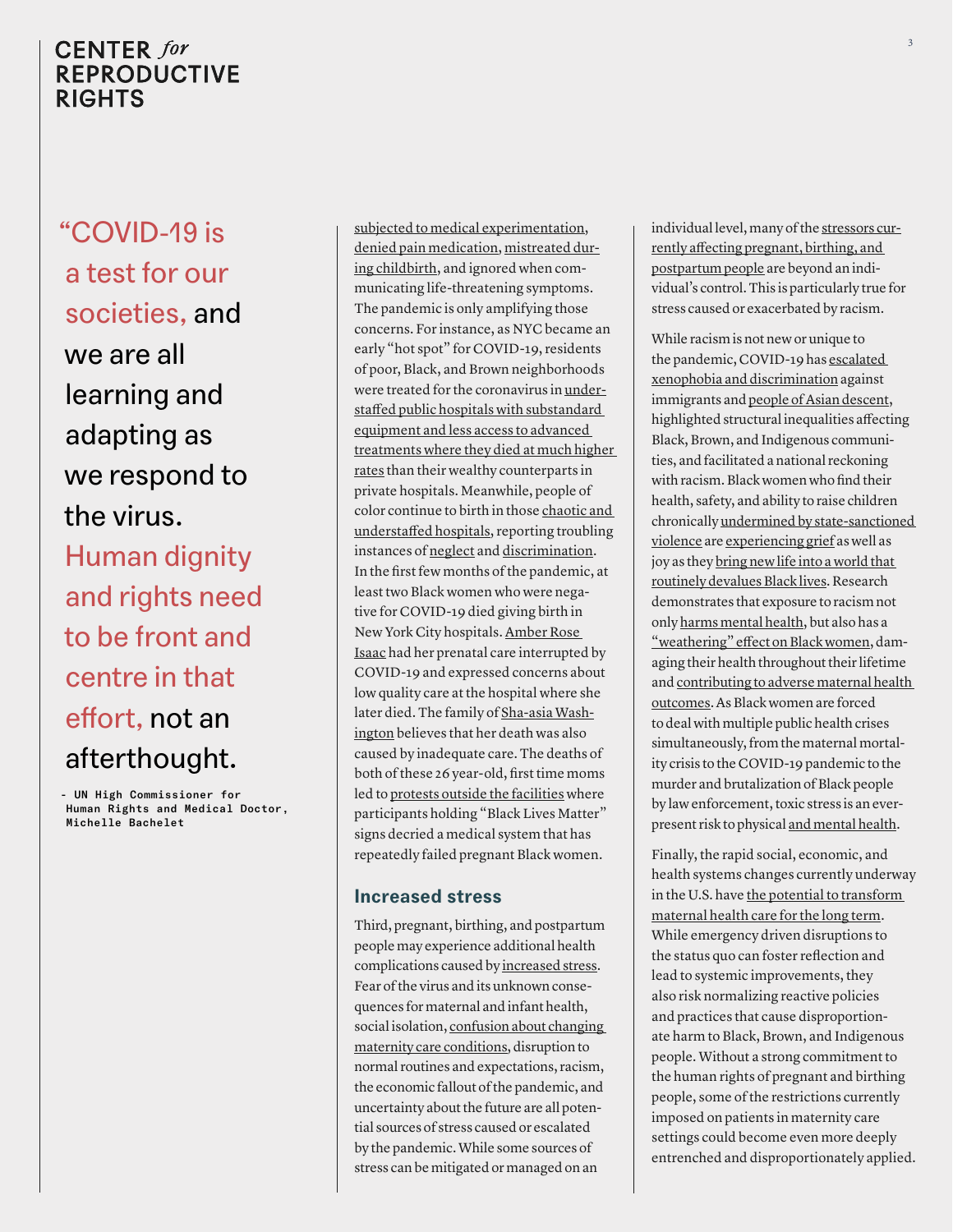### **3. PREGNANT, BIRTHING, AND POSTPARTUM PEOPLE ARE EXPERIENCING AMPLIFIED BARRIERS TO QUALITY MATERNAL HEALTH CARE DURING THE COVID-19 PANDEMIC**

In many cases, the challenges pregnant, birthing, and postpartum people are experiencing right now are compounded by laws, policies, and policy gaps that limit their health care access and options. These longstanding weaknesses in U.S. health care and health governance—including access barriers, fragmented care, unevenly distributed health care resources, institutional and provider biases, constraints on patient decision-making, and disempowering maternity care practices—have been amplified by the COVID-19 pandemic.

## **Barriers to primary, preconception, and prenatal care**

For some people, adverse maternal health outcomes begin with lack of access to care pre-pregnancy. A growing number of individuals enter pregnancy with preexisting health conditions. Many of them encounter economic, social, and geographic barriers (including lack of health insurance, transportation, etc.) to primary care, preconception care, and family planning services which prevent them from entering pregnancy in their best health, at the time that is right for them. COVID-19 has made access to basic and preventative health care services even more difficult by disrupting health care visits, income, and travel. In the first  $4$  months of the pandemic, [over five million people](https://www.nytimes.com/2020/07/13/world/coronavirus-updates.html)  [became uninsured due to job losses](https://www.nytimes.com/2020/07/13/world/coronavirus-updates.html).

Fear of contracting the coronavirus has caused some pregnant people to avoid or delay seeking health care, and many are feeling anxious amid rapidly changing maternity care practices and unan-

ticipated access barriers. The number of pregnant individuals who initiate prenatal care later than recommended is increasing due to the pandemic as it becomes more and more difficult to find available providers and appointments. A [Blue](https://www.bcbs.com/the-health-of-america/reports/trends-in-pregnancy-and-childbirth-complications-in-the-us?utm_source=STAT+Newsletters&utm_campaign=c08dd8086c-MR_COPY_01&utm_medium=email&utm_term=0_8cab1d7961-c08dd8086c-149721217)  [Cross Blue Shield](https://www.bcbs.com/the-health-of-america/reports/trends-in-pregnancy-and-childbirth-complications-in-the-us?utm_source=STAT+Newsletters&utm_campaign=c08dd8086c-MR_COPY_01&utm_medium=email&utm_term=0_8cab1d7961-c08dd8086c-149721217) survey found that one in four women skipped prenatal appointments since the start of the pandemic or when social distancing requirements were put in place. Missed care can lead to missed diagnoses and missed opportunities to change the course of a pregnancy complication by meeting the pregnant person's time sensitive needs.

## **Restricted provider options and limited places to birth**

An overwhelming reliance on hospitals to manage pregnancy and birth also complicates access to care as these facilities fill to capacity with sick coronavirus patients. Unlike many other countries, most pregnant people in the U.S. give birth in hospitals, in the presence of obstetrician-gynecologists, even when they are at low risk for complications. Childbirth is typically treated as a medical problem rather than a normal, physiological process and [midwifery and](https://www.aclu.org/news/racial-justice/the-racist-history-of-abortion-and-midwifery-bans/?initms_aff=nat&initms_chan=soc&utm_medium=soc&initms=200701_abortion_blog_fb&utm_source=fb&utm_campaign=abortion&utm_content=200701_womensrights_blog&ms_aff=nat&ms_chan=soc&ms=200701_abortion_blog_fbAnti-abortion&fbclid=IwAR3iF7NLvE3ZvF5U-ItEF4035PEaTplUBaOjFoiIdzwhjjCpShtLNtnVGSY)  [community-based birth settings have](https://www.aclu.org/news/racial-justice/the-racist-history-of-abortion-and-midwifery-bans/?initms_aff=nat&initms_chan=soc&utm_medium=soc&initms=200701_abortion_blog_fb&utm_source=fb&utm_campaign=abortion&utm_content=200701_womensrights_blog&ms_aff=nat&ms_chan=soc&ms=200701_abortion_blog_fbAnti-abortion&fbclid=IwAR3iF7NLvE3ZvF5U-ItEF4035PEaTplUBaOjFoiIdzwhjjCpShtLNtnVGSY)  [been legally and culturally marginalized](https://www.aclu.org/news/racial-justice/the-racist-history-of-abortion-and-midwifery-bans/?initms_aff=nat&initms_chan=soc&utm_medium=soc&initms=200701_abortion_blog_fb&utm_source=fb&utm_campaign=abortion&utm_content=200701_womensrights_blog&ms_aff=nat&ms_chan=soc&ms=200701_abortion_blog_fbAnti-abortion&fbclid=IwAR3iF7NLvE3ZvF5U-ItEF4035PEaTplUBaOjFoiIdzwhjjCpShtLNtnVGSY).

[Birthing in a hospital setting surrounded](https://www.insider.com/home-births-should-be-more-accessible-during-the-coronavirus-pandemic-2020-4)  [by surgeons makes interventions into the](https://www.insider.com/home-births-should-be-more-accessible-during-the-coronavirus-pandemic-2020-4)  [birth process more likely](https://www.insider.com/home-births-should-be-more-accessible-during-the-coronavirus-pandemic-2020-4). The U.S. has higher rates of labor [induction,](https://www.cesareanrates.org/labor-induction-by-state) [episiotomy](https://www.npr.org/sections/health-shots/2016/07/04/483945168/episiotomies-still-common-during-childbirth-despite-advice-to-do-fewer) and [cesarean delivery](https://www.cdc.gov/nchs/fastats/delivery.htm) than are medically necessary, and Black women have the [highest cesarean birth rates](https://www.cesareanrates.org/ntsv-race) among those with low-risk births. As the coronavirus strains hospitals, [birth interventions are](https://www.nytimes.com/2020/03/26/us/coronavirus-pregnancy-maternal-health-system.html)  [being used to control the timing of hos](https://www.nytimes.com/2020/03/26/us/coronavirus-pregnancy-maternal-health-system.html)[pital stays.](https://www.nytimes.com/2020/03/26/us/coronavirus-pregnancy-maternal-health-system.html) Interventions come with risks and benefits, depending on a patient's unique circumstances, and pregnant and birthing people should be able to make

autonomous, informed choices about these interventions. However, large variations in intervention rates across providers and facilities pre-COVID-19 indicate that providers wield significant influence in these decisions.

Community based birth providers [and](https://www.bcbs.com/the-health-of-america/reports/trends-in-pregnancy-and-childbirth-complications-in-the-us?utm_source=STAT+Newsletters&utm_campaign=c08dd8086c-MR_COPY_01&utm_medium=email&utm_term=0_8cab1d7961-c08dd8086c-149721217)  [insurers](https://www.bcbs.com/the-health-of-america/reports/trends-in-pregnancy-and-childbirth-complications-in-the-us?utm_source=STAT+Newsletters&utm_campaign=c08dd8086c-MR_COPY_01&utm_medium=email&utm_term=0_8cab1d7961-c08dd8086c-149721217) are reporting [increased demand](https://www.pewtrusts.org/en/research-and-analysis/blogs/stateline/2020/04/17/fearing-coronavirus-many-rural-black-women-avoid-hospitals-to-give-birth-at-home)  [for home birth](https://www.pewtrusts.org/en/research-and-analysis/blogs/stateline/2020/04/17/fearing-coronavirus-many-rural-black-women-avoid-hospitals-to-give-birth-at-home) as a result of COVID-19. But whether or not a pregnant person can choose midwifery care or birth at home or in a freestanding birth center depends heavily on where they live, how much money they have, and whether their state and insurance provider have refused to license and cover these options. These limitations constrain pregnant people's ability to meaningfully decide where they will access maternity care, give birth, and who they will birth with, and they can make it more difficult for pregnant people to receive the right level of care at the right time.

While many low-risk pregnant people have no other option than to give birth in a hospital surrounded by sick people where they are more likely to experience interventions, other people who need specialized, high level hospital care cannot easily access it. The U.S. health care system does not ensure that hospitals, providers, and essential health care services are available in all geographic areas or [distributed to meet](https://www.nytimes.com/2020/07/01/nyregion/Coronavirus-hospitals.html?smid=tw-share)  [public health needs.](https://www.nytimes.com/2020/07/01/nyregion/Coronavirus-hospitals.html?smid=tw-share) Across the country, but [particularly in states that did not](https://www.vox.com/policy-and-politics/2020/2/18/21142650/rural-hospitals-closing-medicaid-expansion-states)  [expand Medicaid,](https://www.vox.com/policy-and-politics/2020/2/18/21142650/rural-hospitals-closing-medicaid-expansion-states) [hospitals have been](https://www.npr.org/2020/04/09/829753752/small-town-hospitals-are-closing-just-as-coronavirus-arrives-in-rural-america)  [closing,](https://www.npr.org/2020/04/09/829753752/small-town-hospitals-are-closing-just-as-coronavirus-arrives-in-rural-america) disproportionately harming rural communitie[s and communities of](https://www.nytimes.com/2020/05/05/parenting/coronavirus-black-maternal-mortality.html?smid=tw-share)  [color.](https://www.nytimes.com/2020/05/05/parenting/coronavirus-black-maternal-mortality.html?smid=tw-share) When struggling hospitals reduce services, the maternity care unit is among the first to be cut. Forty percent of U.S. counties have [no obstetrician,](https://www.aamc.org/news-insights/labor-pains-ob-gyn-shortage) and many do not have enough midwives or access to specialists. Some hospitals have [stopped](https://www.nytimes.com/2020/05/05/parenting/coronavirus-black-maternal-mortality.html?smid=tw-share)  [delivering babies](https://www.nytimes.com/2020/05/05/parenting/coronavirus-black-maternal-mortality.html?smid=tw-share) [while they cope with](https://www.nytimes.com/2020/03/26/us/coronavirus-pregnancy-maternal-health-system.html)  [COVID-19.](https://www.nytimes.com/2020/03/26/us/coronavirus-pregnancy-maternal-health-system.html) Others may close under the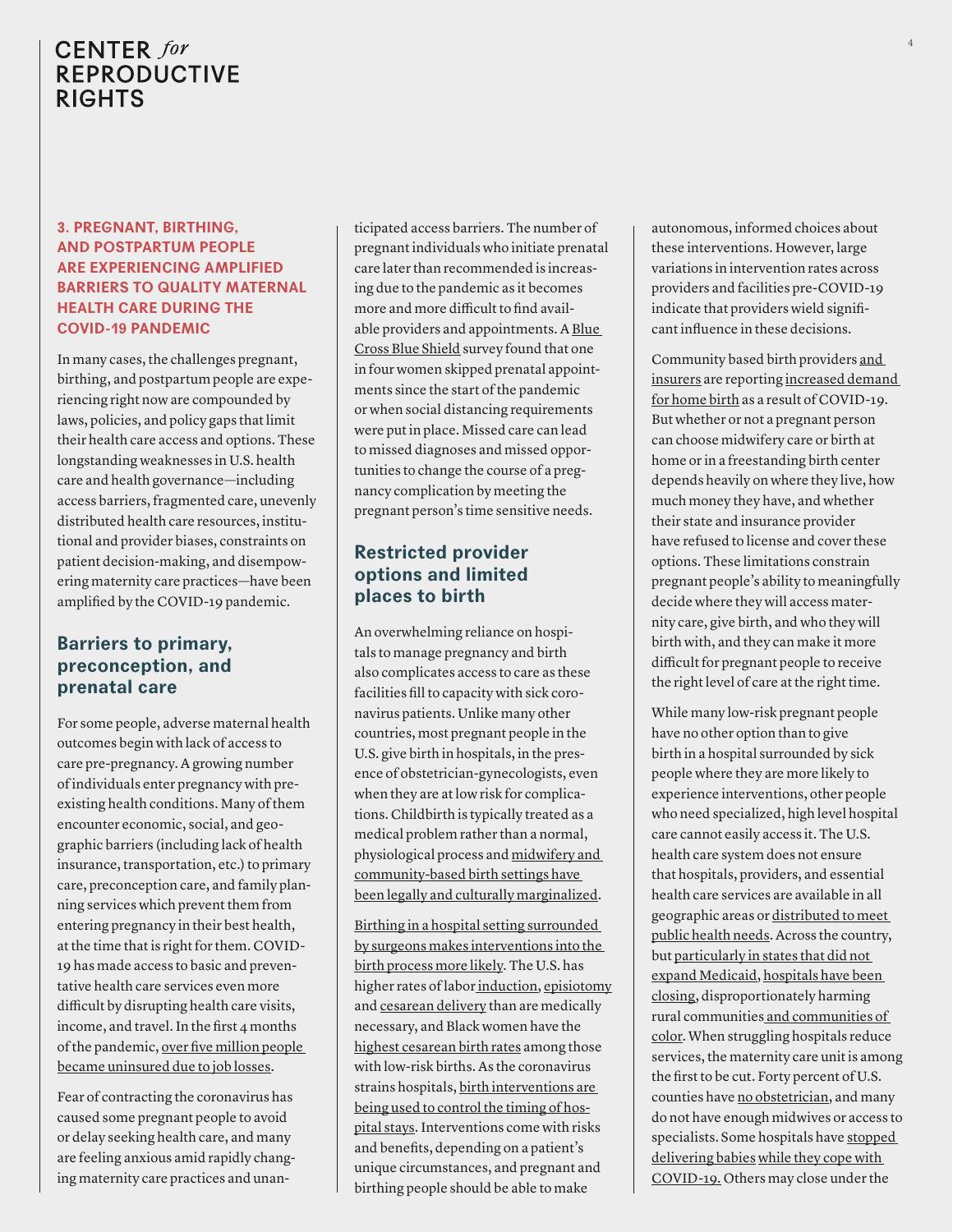financial pressures that the pandemic has caused and never reopen. Greater distances between pregnant people and lifesaving medical care increases the risk of adverse outcomes. Even in areas where hospitals are nearby, paramedics and ambulance services have been overwhelmed by COVID-19 cases, [slowing](https://nypost.com/2020/04/11/new-yorkers-are-dying-as-ambulance-response-times-surge-amid-coronavirus/)  [response times](https://nypost.com/2020/04/11/new-yorkers-are-dying-as-ambulance-response-times-surge-amid-coronavirus/) and, in some jurisdictions, [leading paramedics to withhold CPR.](https://www.nytimes.com/2020/05/10/nyregion/paramedics-cpr-coronavirus.html) 

## **Low quality care and discriminatory, disempowering maternity care practices**

The U.S. government's failure to adequately prepare for public health emergencies and effectively respond to the coronavirus outbreak have accelerated the pandemic's harms and jeopardized the safety and rights of both [health care workers](https://khn.org/news/lost-on-the-frontline-health-care-worker-death-toll-covid19-coronavirus/) and pregnant people. Many health care institutions have faced surging COVID-19 infections without sufficient [staffing](https://www.nytimes.com/2020/07/01/nyregion/Coronavirus-hospitals.html?searchResultPosition=1), [personal](https://www.nytimes.com/2020/07/08/health/coronavirus-masks-ppe-doc.html)  [protective equipment,](https://www.nytimes.com/2020/07/08/health/coronavirus-masks-ppe-doc.html) and [diagnostic tests.](https://www.nytimes.com/2020/07/07/us/coronavirus-briefing-the-dire-state-of-testing.html?searchResultPosition=6)

In the face of these challenges, some institutions are implementing policies that conflict with human rights principles and [guidance from the World Health Orga](https://www.who.int/publications/i/item/clinical-management-of-severe-acute-respiratory-infection-when-novel-coronavirus-(ncov)-infection-is-suspected)[nization](https://www.who.int/publications/i/item/clinical-management-of-severe-acute-respiratory-infection-when-novel-coronavirus-(ncov)-infection-is-suspected), such as prohibiting patients in labor from [choosing a support person](https://www.who.int/news-room/q-a-detail/q-a-on-covid-19-and-pregnancy-and-childbirth) to accompany them and [separating new](https://www.who.int/news-room/q-a-detail/q-a-on-covid-19-and-pregnancy-and-childbirth)[borns from mothers](https://www.who.int/news-room/q-a-detail/q-a-on-covid-19-and-pregnancy-and-childbirth) with a confirmed or suspected COVID-19 infection. These [policies can be devastating to pregnant](https://www.nytimes.com/2020/03/24/parenting/coronavirus-labor-birth.html?referringSource=articleShare)  [and birthing people](https://www.nytimes.com/2020/03/24/parenting/coronavirus-labor-birth.html?referringSource=articleShare), and in some cases, they are being imposed without adequate warning or consent from patients.

A Blue Cross Blue Shield survey of COV-ID-19's impact found that [53% of women](https://www.bcbs.com/the-health-of-america/reports/trends-in-pregnancy-and-childbirth-complications-in-the-us?utm_source=STAT+Newsletters&utm_campaign=c08dd8086c-MR_COPY_01&utm_medium=email&utm_term=0_8cab1d7961-c08dd8086c-149721217)  [surveyed were not able to have a loved one](https://www.bcbs.com/the-health-of-america/reports/trends-in-pregnancy-and-childbirth-complications-in-the-us?utm_source=STAT+Newsletters&utm_campaign=c08dd8086c-MR_COPY_01&utm_medium=email&utm_term=0_8cab1d7961-c08dd8086c-149721217)  [in the delivery room with them.](https://www.bcbs.com/the-health-of-america/reports/trends-in-pregnancy-and-childbirth-complications-in-the-us?utm_source=STAT+Newsletters&utm_campaign=c08dd8086c-MR_COPY_01&utm_medium=email&utm_term=0_8cab1d7961-c08dd8086c-149721217) In some places, pregnant people have been allowed a support person during labor, but not during postpartum recovery. The presence of a loved one or [doula](https://www.self.com/story/what-its-like-chanel-porchia-albert) is an important aspect of safe birth and healing. A companion of choice can provide physical and emotional support, assist the laboring person with advocating for themselves and communicating with health care workers, and can alert hospital staff to symptoms of complications. For some Black and Indigenous people, [doulas who share their background](https://www.self.com/story/what-its-like-chanel-porchia-albert) may also [facilitate important spiritual](https://www.cbc.ca/news/canada/saskatchewan/saskatchewan-indigenous-doulas-covid-19-response-1.5588786?__vfz=medium%3Dsharebar)  [and cultural connections during a birth.](https://www.cbc.ca/news/canada/saskatchewan/saskatchewan-indigenous-doulas-covid-19-response-1.5588786?__vfz=medium%3Dsharebar)  In contrast, [policies requiring people to](https://www.healthconnectone.org/wp-content/uploads/bsk-pdf-manager/2020/05/HC1-Storybook_7May2020.pdf)  [birth alone sow fear and apprehension,](https://www.healthconnectone.org/wp-content/uploads/bsk-pdf-manager/2020/05/HC1-Storybook_7May2020.pdf) prompting some patients to [switch hos](https://www.nytimes.com/2020/03/24/parenting/coronavirus-labor-birth.html?referringSource=articleShare)[pitals or providers late in pregnancy.](https://www.nytimes.com/2020/03/24/parenting/coronavirus-labor-birth.html?referringSource=articleShare)

The moments after birth are also critical. Newborns and parents both benefit from close contact and the opportunity to bond immediately after birth. Separation of newborns can disrupt breastfeeding initiation and harm mental health. In an example of hospitals independently setting policies that are unnecessary, discriminatory, secretive, and overly broad, a hospital in New Mexico created a list of zip codes that encompassed Native American reservations in the region and [separated](https://www.propublica.org/article/a-hospitals-secret-coronavirus-policy-separated-native-american-mothers-from-their-newborns)  [newborns from patients that lived in those](https://www.propublica.org/article/a-hospitals-secret-coronavirus-policy-separated-native-american-mothers-from-their-newborns)  [areas and appeared to be Native.](https://www.propublica.org/article/a-hospitals-secret-coronavirus-policy-separated-native-american-mothers-from-their-newborns) Moreover, separating newborns from parents immediately after birth may not prevent their exposure to COVID-19 since most newborns and their parents are ultimately discharged from the hospital together two to three days after birth. Due to the pandemic, some hospitals are discharging postpartum patients even earlier.

Policies that restrict pregnant people's rights—or rely on stressed providers to use their discretion when determining what rights birthing people will retain during a pandemic—risk amplifying the impact of implicit biases. Provider [biases](https://www.ncbi.nlm.nih.gov/pmc/articles/PMC4638275/?source=post_elevate_sequence_page---------------------------) influence diagnoses and treatment decisions and [adversely affect Black](https://www.npr.org/2017/12/07/568948782/black-mothers-keep-dying-after-giving-birth-shalon-irvings-story-explains-why)  [and low-income women especially](https://www.npr.org/2017/12/07/568948782/black-mothers-keep-dying-after-giving-birth-shalon-irvings-story-explains-why). Experiencing discrimination and mistreatment during pregnancy and

childbirth can be traumatizing, but in an obstetric emergency, it can also be lifethreatening. For instance, a Black woman whose pain is ignored or not prioritized by her maternity care providers might die because a pregnancy complication went unrecognized and untreated.

## **Neglect of postpartum individuals after pregnancy ends**

Finally, postpartum people are facing even [greater challenges with fewer supports.](https://www.nytimes.com/2020/04/10/parenting/single-mom-coronavirus-tanzina-vega.html?searchResultPosition=3) According to pre-pandemic data, more than half of all maternal deaths [occur in](https://www.cdc.gov/mmwr/volumes/68/wr/mm6818e1.htm?s_cid=mm6818e1_w)  [the year following birth.](https://www.cdc.gov/mmwr/volumes/68/wr/mm6818e1.htm?s_cid=mm6818e1_w) With the arrival of COVID-19, stressors have increased while access to health care and support systems have decreased. For many, challenges arise immediately. Individuals who give birth in hospitals during the pandemic may be forced to recover alone or be pressured to leave early. After months of frequent prenatal visits during pregnancy, health care for postpartum people is typically limited to just one visit, six weeks after birth. Due to the pandemic, some people are [missing this check-up](https://www.bcbs.com/the-health-of-america/reports/trends-in-pregnancy-and-childbirth-complications-in-the-us?utm_source=STAT+Newsletters&utm_campaign=c08dd8086c-MR_COPY_01&utm_medium=email&utm_term=0_8cab1d7961-c08dd8086c-149721217) and going without care during a critical time in their recovery. Because of physical distancing measures, postpartum people may also be [isolated from their social](https://www.washingtonpost.com/lifestyle/2020/06/10/new-mothers-are-high-risk-coming-mental-health-crisis-especially-black-mothers/)  [networks](https://www.washingtonpost.com/lifestyle/2020/06/10/new-mothers-are-high-risk-coming-mental-health-crisis-especially-black-mothers/), including family and elderly parents, while they heal and care for a newborn. COVID-19's economic impacts are also adding to the strain, making it difficult for some postpartum people to maintain housing stability and [obtain the](https://www.nytimes.com/2020/03/30/parenting/coronavirus-baby-formula-shortages-wipes-diapers.html)  [things they need](https://www.nytimes.com/2020/03/30/parenting/coronavirus-baby-formula-shortages-wipes-diapers.html) to care for themselves and their families. [Since the onset of](https://www.washingtonpost.com/lifestyle/2020/06/10/new-mothers-are-high-risk-coming-mental-health-crisis-especially-black-mothers/)  [the pandemic](https://www.washingtonpost.com/lifestyle/2020/06/10/new-mothers-are-high-risk-coming-mental-health-crisis-especially-black-mothers/), [maternal mental health](https://www.frontiersin.org/articles/10.3389/fgwh.2020.00001/full)  [conditions have increased significantly.](https://www.frontiersin.org/articles/10.3389/fgwh.2020.00001/full)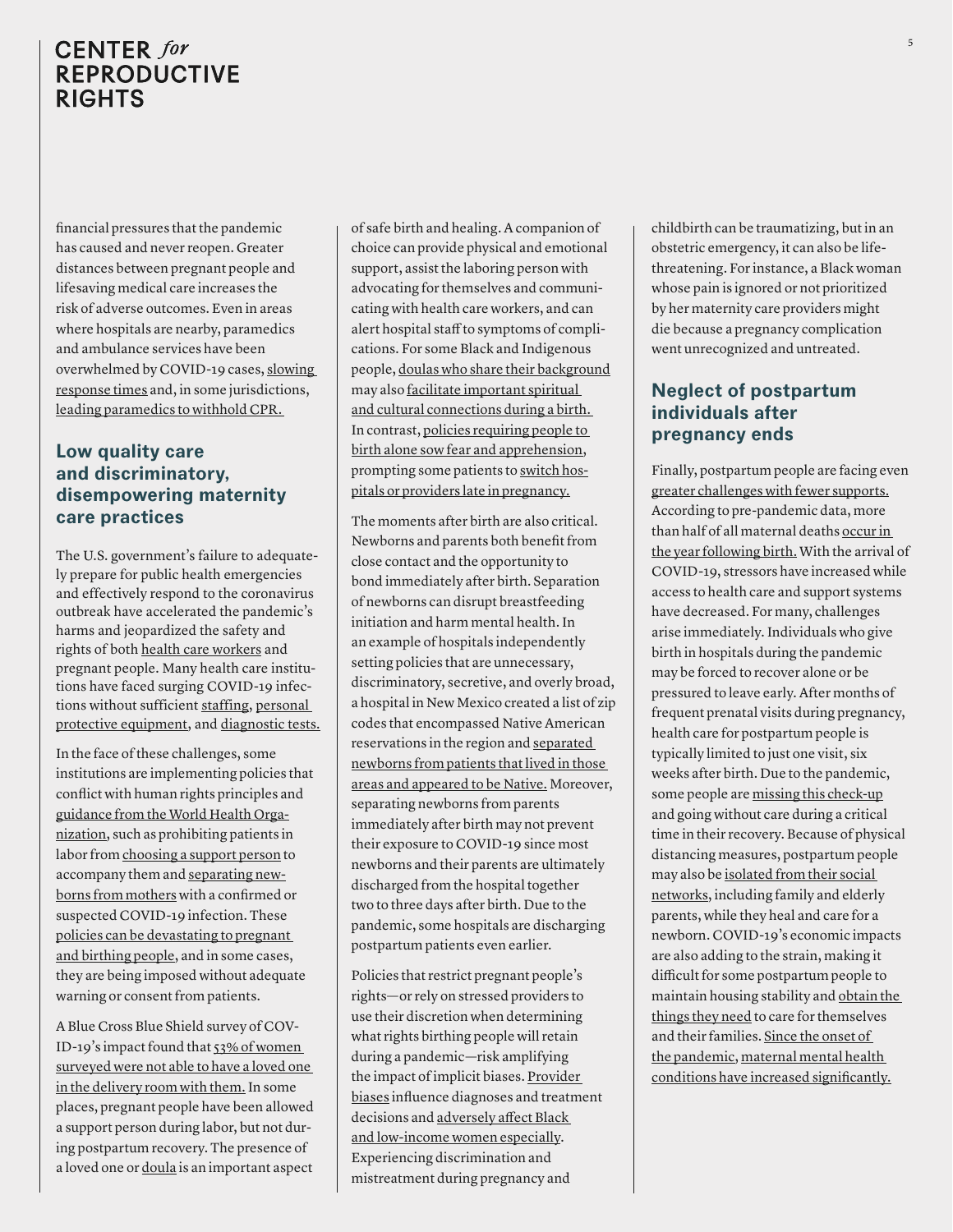### **4.HUMAN RIGHTS STANDARDS SHOULD GUIDE DECISIONS ABOUT MATERNAL HEALTH CARE DELIVERY**

Rather than retreating from [human rights](https://www.whiteribbonalliance.org/safertogether/)  [based standards of care](https://www.whiteribbonalliance.org/safertogether/) during the COVID-19 pandemic, government and health care decision makers should look to the [human](https://undocs.org/A/74/137)  [rights framework as a guide](https://undocs.org/A/74/137) to ensuring pregnant people's rights to [respectful](https://apps.who.int/iris/bitstream/handle/10665/134588/WHO_RHR_14.23_eng.pdf;jsessionid=D167C2850CE07BFA6EA9B000F7AE859B?sequence=1)  [maternity care](https://apps.who.int/iris/bitstream/handle/10665/134588/WHO_RHR_14.23_eng.pdf;jsessionid=D167C2850CE07BFA6EA9B000F7AE859B?sequence=1) and preventing the normalization of policies and practices that increase harm to women and marginalized communities. [Respectful maternity care](http://rmcresources.pbworks.com/w/page/107697158/Respectful%20Maternity%20Care%20Resources) seeks to prevent mistreatment by providing person-centered health care that affirms human rights and dignity. There are [many](https://www.mhtf.org/topics/respectful-maternity-care/)  [sources](https://www.mhtf.org/topics/respectful-maternity-care/) of [guidance](https://www.whiteribbonalliance.org/rmcresources/) on [respectful mater](https://apps.who.int/iris/bitstream/handle/10665/134588/WHO_RHR_14.23_eng.pdf;jsessionid=5DD23FA4CECF18C197B888D1846E1AEA?sequence=1)[nity care](https://apps.who.int/iris/bitstream/handle/10665/134588/WHO_RHR_14.23_eng.pdf;jsessionid=5DD23FA4CECF18C197B888D1846E1AEA?sequence=1), including [recommendations](https://extranet.who.int/rhl/topics/preconception-pregnancy-childbirth-and-postpartum-care/care-during-childbirth/who-recommendation-respectful-maternity-care-during-labour-and-childbirth)  [from the World Health Organization.](https://extranet.who.int/rhl/topics/preconception-pregnancy-childbirth-and-postpartum-care/care-during-childbirth/who-recommendation-respectful-maternity-care-during-labour-and-childbirth) 

International human rights experts recognize that a [human rights-based approach](https://documents-dds-ny.un.org/doc/UNDOC/GEN/G12/148/47/PDF/G1214847.pdf?OpenElement)  [to maternal health care,](https://documents-dds-ny.un.org/doc/UNDOC/GEN/G12/148/47/PDF/G1214847.pdf?OpenElement) rooted in a just, effective health system, catalyzes women's empowerment. Adherence to human rights principles also helps facilitate broader cooperation and participation in efforts to mitigate the impact of the pandemic, especially where mistrust between communities and government and medical authorities may complicate public health measures.

In health systems that do not prioritize human rights, structural discrimination manifests in hospitals as mistreatment of pregnant and birthing people, a recognized [form of violence against women](https://undocs.org/A/74/137) fueled by gender stereotypes and power imbalances. In the U.S., a significant proportion of individuals who give birth report experiencing some type of disrespectful care or mistreatment. The risk of experiencing human rights violations in maternity care settings is even greater for women of color, who also confront racial discrimination when accessing care. Mistreatment can include physical, sexual, and verbal abuse, coerced or unconsented medical procedures, privacy violations,

neglect, abandonment, and delayed care, withholding treatment or pain medication, and detention or restraint of the birthing person or newborn, among others. When violations occur, circumstances involving resource constraints, high stress, and risks to health care workers' own human rights can be contributing factors.

Throughout the duration of the pandemic, health care decision makers should commit to ensuring that pregnant individuals can seek care and give birth in conditions that enable them to:

- Decide whether, where, and with whom they will give birth
- Access medicine, supplies, and health care services that enable them to prevent, end, or continue a pregnancy
- Access affordable, quality pregnancy-related care from a willing provider they choose and trust, and receive timely, quality care during an obstetric emergency
- Make sexual and reproductive health decisions free from coercion
- Give or receive informed consent to treatment after receiving information about their health conditions and options in a form that they understand, including information about the risks and benefits of medical interventions in the context of the pandemic
- Choose at least one person to accompany them and provide continuous support during labor and birth
- Experience labor and birth free from verbal and physical abuse, violence, or humiliation
- Have their privacy protected and be treated with dignity and respect
- Move and make noise during labor and birth
- Have help managing pain, and be listened to and treated appropriately when reporting pain or health concerns
- Be supported to breastfeed, bond with, and care for their newborn baby, and make decisions about their baby's health care
- Rest and recover from birth
- Access resources that help sustain and preserve their families
- Participate in evidence-based measures to protect themselves and others from COVID-19 infection and benefit from government preparedness and policy responses to the COVID-19 pandemic that prevent avoidable deaths and other harm

### **5. GOVERNMENT AND HEALTH CARE DECISION MAKERS SHOULD TAKE IMMEDIATE ACTION TO MITIGATE THE IMPACT OF THE COVID-19 PANDEMIC ON MATERNAL HEALTH**

Many of the policy changes required to protect pregnant and birthing people during the COVID-19 pandemic were needed before the pandemic began and will still be needed after it ends. Before the pandemic, pregnant and birthing people in the U.S. faced a health care system that did not adequately protect their health and rights. The coronavirus outbreak has only exacerbated that reality.

Urgent reforms are both necessary and possible. Through executive orders, state and federal legislation, and policy making within health agencies and institutions, decision makers at every level can take immediate steps to protect maternal health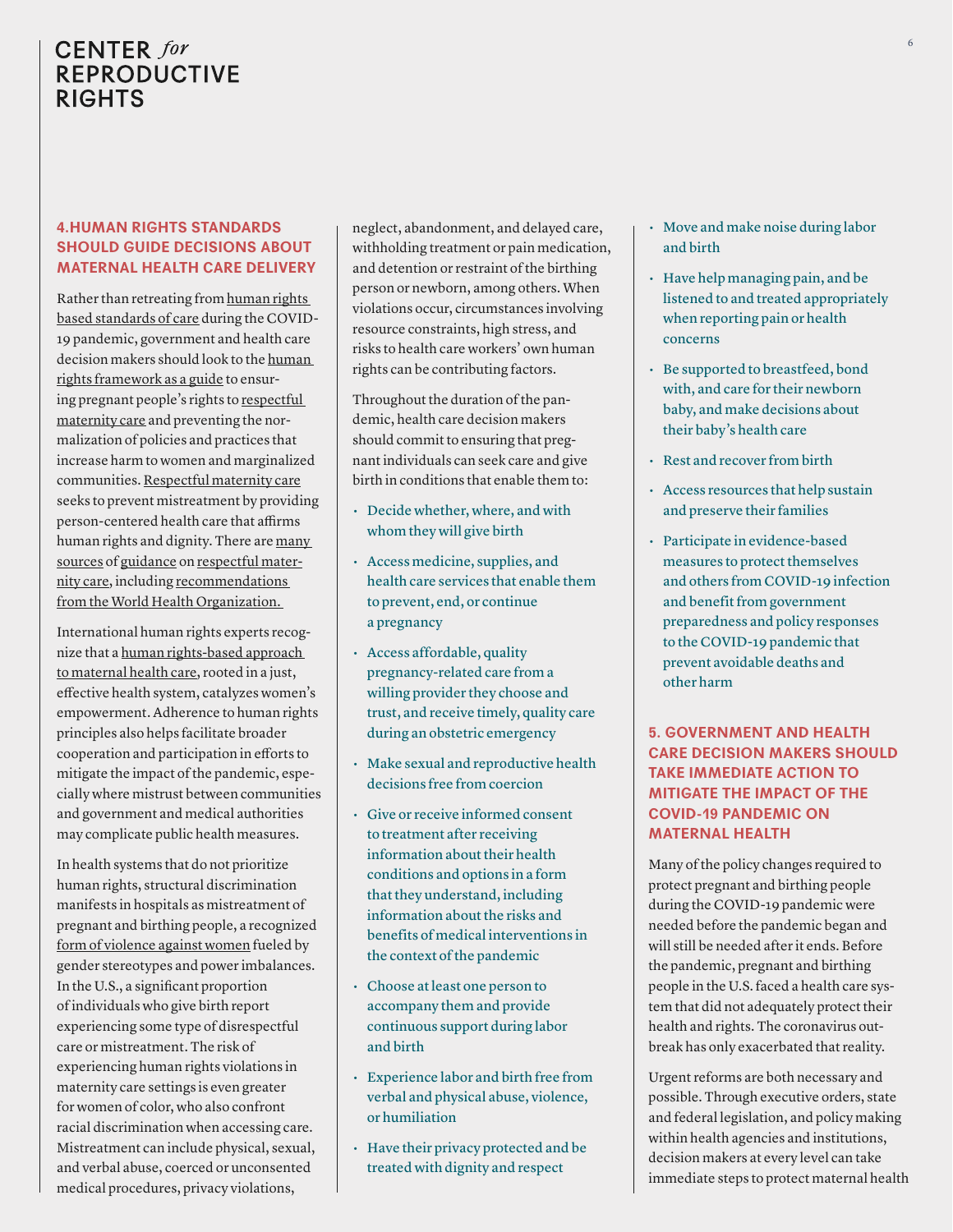and [prevent one public health crisis from](https://blogs.scientificamerican.com/observations/covid-19-is-no-reason-to-abandon-pregnant-people/)  [accelerating another.](https://blogs.scientificamerican.com/observations/covid-19-is-no-reason-to-abandon-pregnant-people/) The recommendations compiled here highlight specific actions that government and health care decision makers should prioritize now to safeguard maternal health and rights in the near term, while paving the way for longerterm transformations in the way that maternal health care is understood and delivered. This list does not contain all the changes needed to ensure and sustain human rights in U.S. maternal health—rather, it identifies key entry points for making positive impacts at this particular moment. Whether the U.S. emerges from the COVID-19 pandemic with a health care system that has enhanced or diminished capacity to ensure human rights and protect maternal health will depend on the decisions that law and policy makers make at this critical stage.

## **Ensure respectful, quality maternal health care**

• Ensure that all pregnant people can labor, give birth, and recover accompanied by at least one support person.

*Hospital decision makers should ensure hospital policies permit at least one support person during labor, delivery, and postpartum recovery. Law makers and health care agencies at the state and federal level should [reinforce that right in law](https://www.cnn.com/2020/03/29/health/new-york-hospital-childbirth-policy-overturned/index.html) and [guidance.](https://coronavirus.health.ny.gov/system/files/documents/2020/03/doh_covid19_obpedsvisitation_032720.pdf)*

[According to the World Health Organiza](https://www.who.int/images/default-source/health-topics/coronavirus/pregnancy-breastfeeding/who---pregnancy---3.png)[tion,](https://www.who.int/images/default-source/health-topics/coronavirus/pregnancy-breastfeeding/who---pregnancy---3.png) "[a]ll women have the right to a safe and positive childbirth experience, whether or not they have a confirmed COVID-19 infection." This includes, "a companion of choice." Continuous labor support provided by birthing partners and doulas improves outcomes and is especially important for people of color, people with disabilities, non-English speakers, young people, and anyone else who is at risk of experiencing discrimination. In addition to physical and emotional support, a support person can alert hospital staff to complications and assist the birthing person with communicating their needs. At a time when health care workers are short staffed and over-burdened by COVID-19, it is especially important for people in labor, delivery, and postpartum recovery to have someone they know and trust at their side.

#### • Facilitate greater access to doula care.

*Hospital decision makers should support in-person and remote access to doula care to the greatest extent possible. In collaboration with doulas and the communities they serve, state and federal law makers should continue to explore mechanisms to [expand](https://healthlaw.org/doulamedicaidproject/)  [economic access to doula care,](https://healthlaw.org/doulamedicaidproject/) including through public and private insurance coverage, and ensure that doulas earn living wages.* 

Doulas are important members of the maternity care team. They typically establish relationships with pregnant individuals many weeks or months before births occur and provide physical, emotional, and informational support that [improves health outcomes](https://www.ncbi.nlm.nih.gov/pmc/articles/PMC3647727/) and birth experiences. Doula support is [particularly](https://b5c19f22-2ef4-49b4-94b0-7621fdb5dbba.filesusr.com/ugd/f36f23_7d936f97617a4e34aaddd8a052ac1de6.pdf)  [important for birthing people of color](https://b5c19f22-2ef4-49b4-94b0-7621fdb5dbba.filesusr.com/ugd/f36f23_7d936f97617a4e34aaddd8a052ac1de6.pdf) who are exposed to provider biases and discrimination during health care encounters. In exceptional circumstances, if a hospital determines that it is not safe for more than one support person to be present during labor, delivery, and postpartum recovery, birthing people who do not choose the company of their doula should be accommodated so they can access doula support remotely. However, in no circumstances should doulas be required to attend births in person during the pandemic if they are not comfortable doing so.

#### • Support new parents to safely bond with and care for their babies.

*Health care decision makers in hospitals, professional organizations, and state and federal agencies should promulgate clear* 

*guidance clarifying that decisions to separate newborns from parents in hospitals must be based on the best available evidence, made in cooperation and communication with parents, and in [consideration of all](https://psychcentral.com/news/2020/04/11/should-newborns-be-separated-from-mothers-with-covid-19/155683.html)  [the risks and benefits,](https://psychcentral.com/news/2020/04/11/should-newborns-be-separated-from-mothers-with-covid-19/155683.html) including the benefits of close contact and breastfeeding, and the physical and mental health [risks of](https://pubmed.ncbi.nlm.nih.gov/32458558/)  [separation for both parent\(s\) and child.](https://pubmed.ncbi.nlm.nih.gov/32458558/)*

#### [According to the World Health](https://www.who.int/images/default-source/health-topics/coronavirus/pregnancy-breastfeeding/who---pregnancy---4.png)

[Organization,](https://www.who.int/images/default-source/health-topics/coronavirus/pregnancy-breastfeeding/who---pregnancy---4.png) "close contact and early, exclusive breastfeeding helps a baby to thrive. A woman with COVID-19 should be supported to breastfeed safely, hold her newborn skin-to-skin, and share a room with her baby." (The [CDC has revised its](https://www.cdc.gov/coronavirus/2019-ncov/hcp/inpatient-obstetric-healthcare-guidance.html)  [guidance](https://www.cdc.gov/coronavirus/2019-ncov/hcp/inpatient-obstetric-healthcare-guidance.html) on newborn separation and now advises that "[w]hen temporary separation is being considered, its risks and benefits should be discussed by the mother and the health care team. Decisions about temporary separation should be made in accordance with the mother's wishes").

• Ensure that individuals in all communities have the information they need to understand and navigate their pregnancy and birth options during the pandemic.

*State and federal government health agencies should provide clear public health guidance that reflects the needs and rights of pregnant, birthing, and postpartum people. Providers and health care authorities should provide patients with current, transparent information about hospital policies and how the possibility of COVID-19 transmission alters risks and benefits associated with health care decisions. Hospital decision makers should ensure that institutional policies and practices do not violate patients' rights to reject treatments or birth interventions during a meaningful informed consent process.*

Information about the impact of COVID-19 on pregnant people and newborns is rapidly evolving, as are laws, public health recommendations, and hospital protocols. As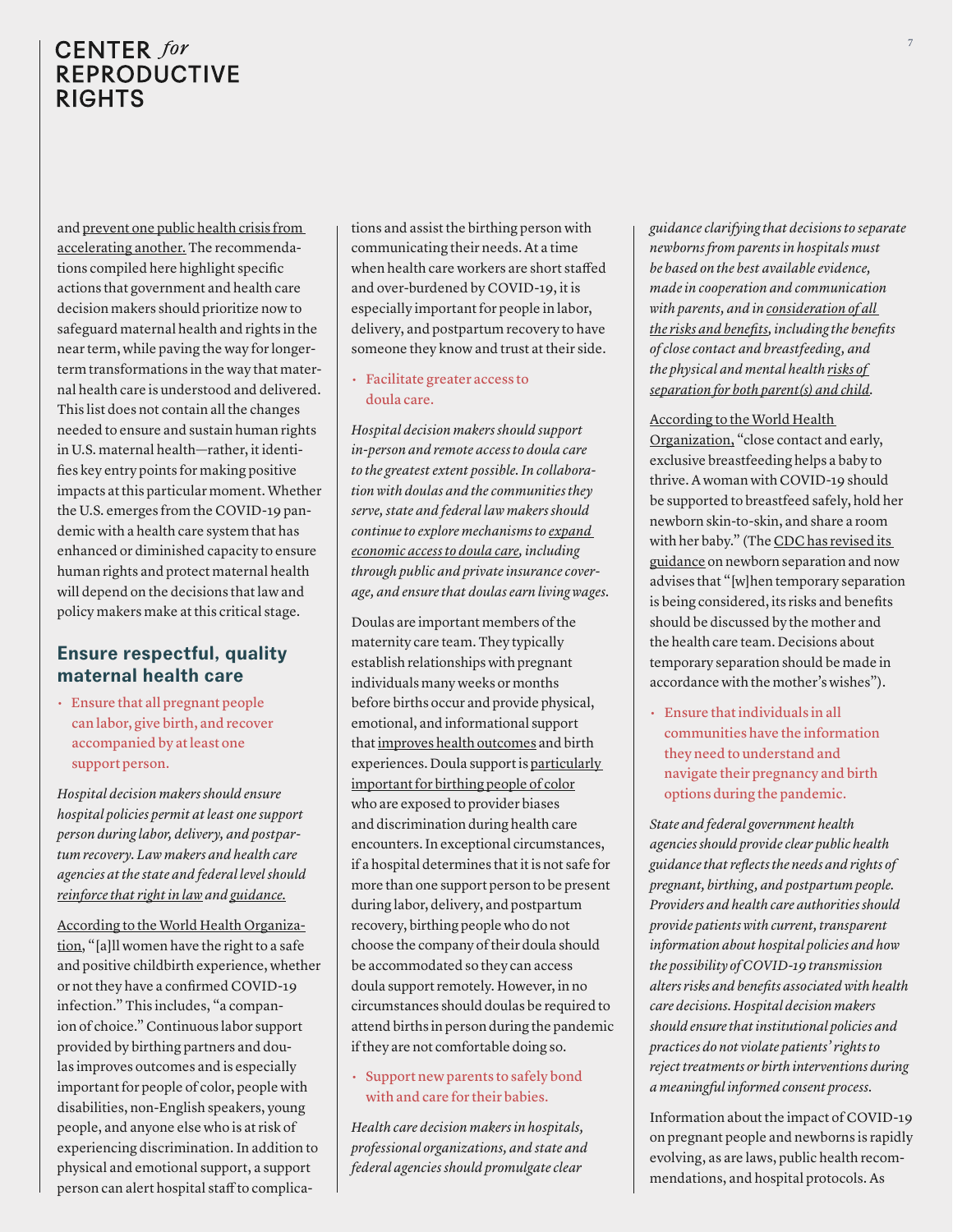The international human rights framework provides critical guidance regarding the rights of pregnant people and healthcare workers, and the corresponding obligations of governments and other stakeholders to uphold those rights. The right to safe and respectful maternal health care is grounded in the human rights to life, health, equality and nondiscrimination, and freedom from ill-treatment.

To fulfill its human rights obligations during the COVID-19 pandemic, the United States must ensure that all pregnant people can access the full range of health services in connection with pregnancy, birth, and the postpartum period. Maternal health care must be available, accessible, acceptable, of good quality, and free from discrimination, coercion, and violence. While seeking maternal health services, women's rights to autonomy, privacy, confidentiality, informed consent, and decisionmaking must also be respected. Moreover, because intersectional discrimination impedes access to safe and respectful maternal healthcare, United Nations human rights experts have urged countries to address the social determinants of health and focus on the maternal health needs of women from marginalized groups.

circumstances change, health care institutions, providers, and local officials should proactively communicate accurate and relevant information to patients and community members. Information must reach all patients and communities, enabling pregnant people everywhere to prepare for changing scenarios, make informed medical decisions, and protect their health.

• Ensure that hospitals do not apply COVID-19 related policies to pregnant and birthing patients in arbitrary or discriminatory ways.

*Government and health care decision makers should issue guidance on COVID-19 and maternal health that incorporates and requires alignment with [respectful mater](https://apps.who.int/iris/bitstream/handle/10665/134588/WHO_RHR_14.23_eng.pdf;jsessionid=5DD23FA4CECF18C197B888D1846E1AEA?sequence=1)[nity care](https://apps.who.int/iris/bitstream/handle/10665/134588/WHO_RHR_14.23_eng.pdf;jsessionid=5DD23FA4CECF18C197B888D1846E1AEA?sequence=1) practices. Government and health care decision makers should also ensure that any hospital policies restricting options for pregnant and birthing people, including policies regarding visitors and newborns, are truly necessary, evidence-based, and applied equitably and without discrimination on the basis of patient characteristics, such as [race/ethnicity,](https://www.propublica.org/article/a-hospitals-secret-coronavirus-policy-separated-native-american-mothers-from-their-newborns) income, sexual orientation, marital status, age, etc.* 

United Nations human rights experts urge countries to center human rights in their response to the COVID-19 pandemic. Emergency responses "must be proportionate, necessary, and non-discriminatory" and restrictions should be "narrowly tailored" and the "least intrusive means to protect public health."

#### • Protect the safety and human rights of health care providers and essential workers.

*Government leaders and health care employers should ensure that health care workers have the personal protective equipment (PPE) they need to protect themselves and their patients. State and federal law makers should also ensure safer labor conditions for all essential workers, including fair renu-* *meration for the risks they are exposed to, paid family and sick leave, and workplace accommodations that reduce the risk of COVID-19 transmission among workers and the families and communities they belong to.*

Health care workers must have the supplies and support they need to perform their jobs as safely as possible. [Many health](https://khn.org/news/lost-on-the-frontline-health-care-worker-death-toll-covid19-coronavirus/)  [care workers have already died](https://khn.org/news/lost-on-the-frontline-health-care-worker-death-toll-covid19-coronavirus/) from COVID-19, including pregnant providers. Adequate resources, including sufficient testing materials and PPE, improve safety and enable more tailored, less restrictive response measures. Federal and state policy makers can further enhance workplace safety by strengthening and clarifying [the rights of pregnant workers](https://www.nytimes.com/2020/05/01/parenting/coronavirus-pregnant-workers.html?referringSource=articleShare) to accommodations during the pandemic.

## **Expand access to pregnancy-related health care**

• Expand and diversify the maternal health care workforce.

*State government officials should permit skilled midwives to assist pregnant and birthing people immediately, without penalty or fear of punishment. State and federal policy makers should fully [incorporate the](https://www.medicaidinnovation.org/news/item/midwifery-support-in-states-leads-to-better-birth-outcomes-new-report-offers-guidance-for-improving-maternal-health-in-medicaid)  [midwifery-led model of care into the Med](https://www.medicaidinnovation.org/news/item/midwifery-support-in-states-leads-to-better-birth-outcomes-new-report-offers-guidance-for-improving-maternal-health-in-medicaid)[icaid program](https://www.medicaidinnovation.org/news/item/midwifery-support-in-states-leads-to-better-birth-outcomes-new-report-offers-guidance-for-improving-maternal-health-in-medicaid) and private insurers should cover midwifery services. Government leaders should also ensure that midwives practicing outside of institutional settings have access to adequate PPE, medicines, supplies, and information related to the pandemic response.*

The pandemic will continue to strain the capacity of the health care system and its workers for months to come. Pregnant people need more available providers and a wider range of provider types to ensure access to safe, respectful births that meet their individual and family needs. [States](https://www.medicaidinnovation.org/news/item/midwifery-support-in-states-leads-to-better-birth-outcomes-new-report-offers-guidance-for-improving-maternal-health-in-medicaid)  [that support autonomous midwifery have](https://www.medicaidinnovation.org/news/item/midwifery-support-in-states-leads-to-better-birth-outcomes-new-report-offers-guidance-for-improving-maternal-health-in-medicaid)  [better birth outcomes and hospitals that](https://www.medicaidinnovation.org/news/item/midwifery-support-in-states-leads-to-better-birth-outcomes-new-report-offers-guidance-for-improving-maternal-health-in-medicaid)  [incorporate midwives have lower rates](https://www.medicaidinnovation.org/news/item/midwifery-support-in-states-leads-to-better-birth-outcomes-new-report-offers-guidance-for-improving-maternal-health-in-medicaid)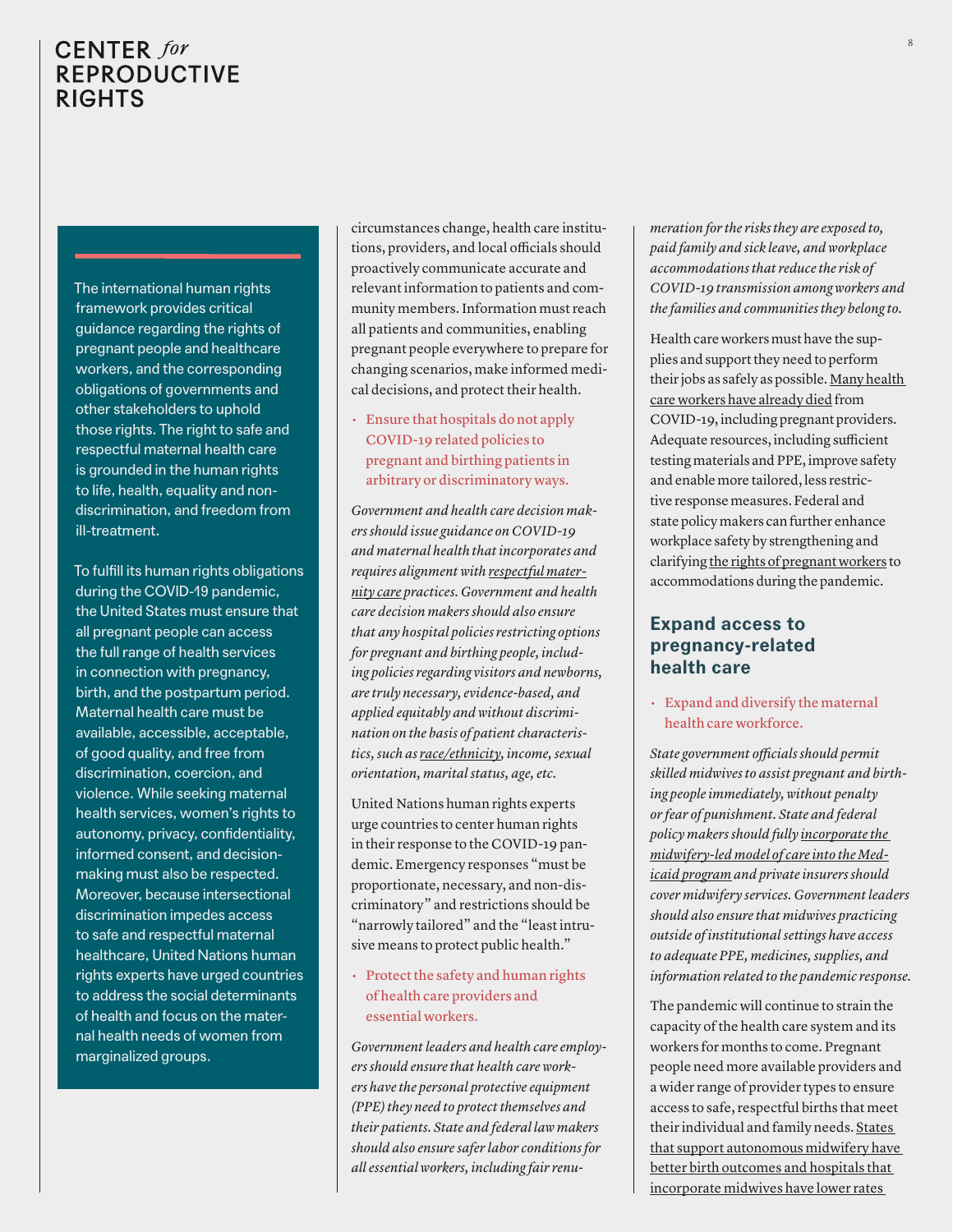[of birth interventions.](https://www.medicaidinnovation.org/news/item/midwifery-support-in-states-leads-to-better-birth-outcomes-new-report-offers-guidance-for-improving-maternal-health-in-medicaid) Depending on the state, removal of regulations that impede access to midwifery care might include executive orders permitting credentialed midwives licensed in any U.S. jurisdiction to practice; amending licensure laws or the rules and regulations that interpret them to ensure that Certified Nurse Midwives (CNMs), Certified Midwives (CMs), and Certified Professional Midwives (CPMs) can all obtain statewide midwifery licenses; and amending medically unnecessary physician-supervision requirements to facilitate greater availability of midwifery care.

### • Expand the settings in which pregnant people are supported to give birth.

*State and local government officials, providers, hospital decision maker, and insurers should cooperate to ensure birthing people have meaningful, safe options when it comes to where they will give birth. Government officials should remove restrictions on an individual's right to birth at home with the assistance of a midwife. State and federal policy makers should identify and remove legal and policy barriers to opening birth centers and other short and long-term alternative birthing sites for people with low risk pregnancies. State, federal, and health insurance decision makers should further ensure that public and private insurance covers midwifery services provided in an individual's home or at a freestanding birth center, and that these services are reimbursed adequately and equitably. Additionally, midwifery care and births outside hospitals should be integrated into the broader health systems, ensuring that emergency responders and hospitals are prepared to facilitate safe transfers when a birthing person needs a different level of care.*

Both patient demand and public health concerns warrant the removal of obstacles to safe, supported, out-of-hospital births. Laws and policies that make it difficult for midwives to operate [birth centers](https://www.healthaffairs.org/doi/abs/10.1377/hlthaff.2019.01042?journalCode=hlthaff&) and/or

assist birthing people in their homes effectively coerce pregnant people into birthing in hospitals. Pregnant people should have meaningful choices when it comes to where they will birth and who they will birth with. Some people, anticipating a lowrisk pregnancy and birth, wish to pursue a physiologic birth in a home or home-like setting where they feel most comfortable. As pregnant people seek to avoid hospitals overwhelmed by COVID-19, interest in alternative birth settings has increased dramatically. However, even under nonpandemic conditions, pregnant people are entitled to make decisions about their body and health and should not have those decisions determined for them by [restric](https://www.inquirer.com/news/midwife-midwives-birth-covid-babies-delivery-20200712.html)[tive laws and insurance policies that make](https://www.inquirer.com/news/midwife-midwives-birth-covid-babies-delivery-20200712.html)  [midwifery care unaffordable](https://www.inquirer.com/news/midwife-midwives-birth-covid-babies-delivery-20200712.html). Additionally, for some Black and [Indigenous midwives](http://www.changingwomaninitiative.com) and birthing people, non-institutional birth settings are an important part of [reclaim](https://www.highgroundnews.com/features/CHOICESBlackMidwives.aspx)[ing birth practices and bodily autonomy](https://www.highgroundnews.com/features/CHOICESBlackMidwives.aspx) undermined by racism and colonization.

• Sustain health facilities and providers serving tribes, communities of color, low-income people, and rural populations.

*Federal law makers should pass COVID-19 relief legislation that prioritizes safe staffing levels and the preservation of safety-net hospitals and other health care providers and facilities that serve low-income patients with and without Medicaid coverage, especially those serving Black and Indigenous communities.*

For many years, budget driven hospital closures have been contributing to "maternity care deserts," leaving communities across the United States without access to obstetrical care. Financially precarious hospitals have fallen short of safe staffing levels and repeatedly eliminated labor and delivery units in an effort to cut costs. The closure of these obstetric units disproportionately affects rural populations, and [low](https://www.nytimes.com/2020/05/05/parenting/coronavirus-black-maternal-mortality.html?smid=tw-share)[income communities of color](https://www.nytimes.com/2020/05/05/parenting/coronavirus-black-maternal-mortality.html?smid=tw-share). Increasing

the distance to hospital-based obstetric care disrupts continuity of care and increases the risks of maternal mortality. Law makers early efforts to assist hospitals during the COVID-19 pandemic did not [prevent cuts](https://www.nytimes.com/2020/06/08/business/hospitals-bailouts-ceo-pay.html?referringSource=articleShare)  [to frontline staff](https://www.nytimes.com/2020/06/08/business/hospitals-bailouts-ceo-pay.html?referringSource=articleShare) and have largely [benefitted](https://www.nytimes.com/2020/05/25/business/coronavirus-hospitals-bailout.html?referringSource=articleShare)  [wealthy hospital systems](https://www.nytimes.com/2020/05/25/business/coronavirus-hospitals-bailout.html?referringSource=articleShare) and [their CEOs,](https://www.nytimes.com/2020/06/08/business/hospitals-bailouts-ceo-pay.html?referringSource=articleShare/) disproportionately aiding those with [high](https://www.kff.org/health-costs/issue-brief/distribution-of-cares-act-funding-among-hospitals/?utm_campaign=KFF-2020-Health-Costs&utm_source=hs_email&utm_medium=email&utm_content=87886305&_hsenc=p2ANqtz--5H_dI5ybM9j7dEUcpNHIhhhSIhGZKuiOyCgdpPdMkmJ65llIkF9D8sYDfor_aNPAh8_2CoURE3ISuaDmzFepJuTo2FQ)  [rates of private insurance revenue](https://www.kff.org/health-costs/issue-brief/distribution-of-cares-act-funding-among-hospitals/?utm_campaign=KFF-2020-Health-Costs&utm_source=hs_email&utm_medium=email&utm_content=87886305&_hsenc=p2ANqtz--5H_dI5ybM9j7dEUcpNHIhhhSIhGZKuiOyCgdpPdMkmJ65llIkF9D8sYDfor_aNPAh8_2CoURE3ISuaDmzFepJuTo2FQ) from wealthy patients. Meanwhile, Indian Health Services remains chronically underfunded and COVID-19 [funding for Native Ameri](https://www.huffpost.com/entry/native-american-tribes-coronavirus-aid-tom-udall_n_5e96012bc5b6fd5b0a72baaa?ncid=engmodushpmg00000004&guccounter=1&guce_referrer=aHR0cHM6Ly90LmNvLzlyNzAzNWFuT1A_YW1wPTE&guce_referrer_sig=AQAAADDgpOSLd_vJ_znrWONJIb8lPisbtmCJ-PxusT1e8JLTBqZrYifpptWvPpD55OK1eTqls_EYTkyBAvBUqGo9Ib9WKRz3kcSDNVj8H0EPbT46FbCzsqpH7MVfDKmFaC_osWZNfhEgaL1WvUCi2eObGPb9_J_eMpXPl2wKWKero1Eb)[can tribes has been delayed](https://www.huffpost.com/entry/native-american-tribes-coronavirus-aid-tom-udall_n_5e96012bc5b6fd5b0a72baaa?ncid=engmodushpmg00000004&guccounter=1&guce_referrer=aHR0cHM6Ly90LmNvLzlyNzAzNWFuT1A_YW1wPTE&guce_referrer_sig=AQAAADDgpOSLd_vJ_znrWONJIb8lPisbtmCJ-PxusT1e8JLTBqZrYifpptWvPpD55OK1eTqls_EYTkyBAvBUqGo9Ib9WKRz3kcSDNVj8H0EPbT46FbCzsqpH7MVfDKmFaC_osWZNfhEgaL1WvUCi2eObGPb9_J_eMpXPl2wKWKero1Eb) while [infec](https://www.nytimes.com/2020/05/30/opinion/sunday/coronavirus-native-americans.html)[tion rates in tribal communities soar.](https://www.nytimes.com/2020/05/30/opinion/sunday/coronavirus-native-americans.html)

• Ensure affordable, flexible access to comprehensive maternal health care services.

*State and federal law makers and health care decision makers should fund longer, more frequent prenatal and postpartum visits, remove in-network/out-of-network insurance restrictions on providers during the pandemic, and ensure that obstetric and gynecologic care, midwifery care, childbirth education, mental health care, and doula services are covered by public and private insurance and can be provided via telehealth when necessary.*

 While social distancing and stay at home measures are in effect, pregnant, birthing, and postpartum people must be able to access providers wherever they are sheltering in place. Policy makers can increase the types of providers who are able to provide telehealth services and waive licensing requirements to allow out-of-state providers to provide telehealth. Telehealth rules should permit and require insurance coverage of visits and check-ins for both established and new patients conducted through a variety of technologies including video conferencing, telephone or audio-only consultations, and communications through online patient portals. It is imperative that a variety of mediums are covered to ensure patients who cannot access internet or video-capable devices can still receive care.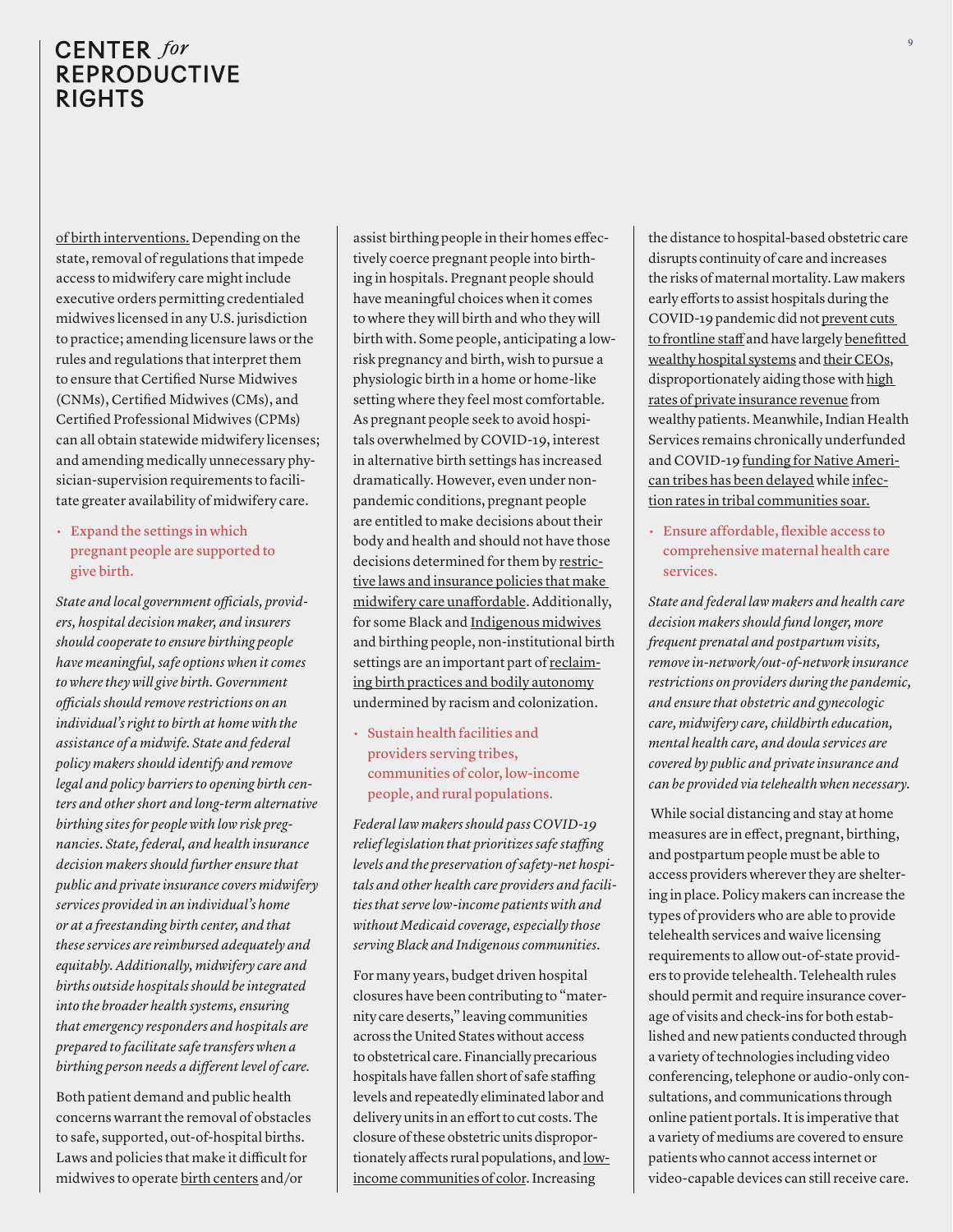#### • Remove barriers to public health insurance.

*States that haven't already done so can expand access to early, adequate pre-natal care by implementing presumptive eligibility for pregnant individuals and increasing income eligibility thresholds for pregnancyrelated Medicaid coverage. Since access to care before and after pregnancy can help prevent and address pregnancy complications that lead to maternal deaths, and because all people need access to health care during a pandemic, states that have not done so should expand Medicaid under the ACA and [remove](https://www.healthaffairs.org/do/10.1377/hblog20200330.454590/full/)  [restrictions on telehealth care and reimburse](https://www.healthaffairs.org/do/10.1377/hblog20200330.454590/full/)[ment.](https://www.healthaffairs.org/do/10.1377/hblog20200330.454590/full/) Additionally, the federal government and states that run their own ACA health insurance exchanges should offer special open enrollment periods due to COVID-19.* 

The Affordable Care Act (ACA) has had a significant impact on outcomes relevant to maternal health, including [reduced](https://www.healthaffairs.org/doi/pdf/10.1377/hlthaff.2019.01394#.XmJis63rs-Y.email)  [racial and ethnic disparities in health](https://www.healthaffairs.org/doi/pdf/10.1377/hlthaff.2019.01394#.XmJis63rs-Y.email)  [insurance coverage.](https://www.healthaffairs.org/doi/pdf/10.1377/hlthaff.2019.01394#.XmJis63rs-Y.email) States that expanded Medicaid under the ACA [reduced racial](https://jamanetwork.com/journals/jama/article-abstract/2731179)  [disparities in low birth weight and pre](https://jamanetwork.com/journals/jama/article-abstract/2731179)[term birth outcomes](https://jamanetwork.com/journals/jama/article-abstract/2731179) and have [lower rates](https://ccf.georgetown.edu/wp-content/uploads/2019/05/Maternal-Health-3a.pdf)  [of maternal mortality.](https://ccf.georgetown.edu/wp-content/uploads/2019/05/Maternal-Health-3a.pdf) Medicaid expansion is also associated with [improved](https://jamanetwork.com/journals/jamanetworkopen/fullarticle/2768102?utm_source=STAT+Newsletters&utm_campaign=da5bf65236-MR_COPY_01&utm_medium=email&utm_term=0_8cab1d7961-da5bf65236-149721217)  [health among Black people, including](https://jamanetwork.com/journals/jamanetworkopen/fullarticle/2768102?utm_source=STAT+Newsletters&utm_campaign=da5bf65236-MR_COPY_01&utm_medium=email&utm_term=0_8cab1d7961-da5bf65236-149721217)  [those with chronic health conditions.](https://jamanetwork.com/journals/jamanetworkopen/fullarticle/2768102?utm_source=STAT+Newsletters&utm_campaign=da5bf65236-MR_COPY_01&utm_medium=email&utm_term=0_8cab1d7961-da5bf65236-149721217) 

## **Increase access to postpartum resources and support**

### • Ensure access to adequate health care in the postpartum period.

*Hospital decision makers should ensure that hospital policies do not force the premature discharge of medically vulnerable patients. Health care decision makers should expand access to and coverage for multiple postpartum visits, including telehealth and phone visits and the expansion of (optional) home visiting programs. State and federal policy makers* 

#### *should extend pregnancy-related Medicaid coverage to cover the entire postpartum year.*

More than half of maternal deaths [occur](https://www.cdc.gov/mmwr/volumes/68/wr/mm6818e1.htm?s_cid=mm6818e1_w)  [in the year after pregnancy.](https://www.cdc.gov/mmwr/volumes/68/wr/mm6818e1.htm?s_cid=mm6818e1_w) Postpartum care was already limited before the coronavirus outbreak, and now some hospitals are discharging patients early to preserve resources and reduce transmission risks. Postpartum patients must be stable at discharge and should be supported with additional follow-up resources to ensure their safe recovery.

• Ensure that postpartum people have the economic and social support they need.

*State and federal policy makers can mitigate postpartum risks by guaranteeing paid sick and family leave for all workers. Government and health care decision makers can also ensure public and private health insurance coverage for services such as lactation support, postpartum doula care, and mental health care. State and federal policy makers should ensure that [high quality, affordable](https://www.nytimes.com/2020/05/29/opinion/childcare-coronavirus.html)  [childcare is available](https://www.nytimes.com/2020/05/29/opinion/childcare-coronavirus.html) for infants and children when states re-open, expand access to food through WIC and SNAP benefits, and assist pregnant and postpartum people in obtaining other essential household items ([including](https://www.nytimes.com/2020/03/30/parenting/coronavirus-baby-formula-shortages-wipes-diapers.html?referringSource=articleShare)  [formula, diapers, wipes,](https://www.nytimes.com/2020/03/30/parenting/coronavirus-baby-formula-shortages-wipes-diapers.html?referringSource=articleShare) toilet paper, [men](https://www.statnews.com/2020/07/07/pandemic-health-disparity-period-poverty/?utm_source=STAT+Newsletters&utm_campaign=7cdc828783-MR_COPY_01&utm_medium=email&utm_term=0_8cab1d7961-7cdc828783-149721217)[strual products](https://www.statnews.com/2020/07/07/pandemic-health-disparity-period-poverty/?utm_source=STAT+Newsletters&utm_campaign=7cdc828783-MR_COPY_01&utm_medium=email&utm_term=0_8cab1d7961-7cdc828783-149721217), and cleaning supplies) during shelter-in-place measures and associated disruptions to employment, social support networks, and supply chains. Policy makers can help connect postpartum individuals to social and material supports by investing in [community-based organizations](https://medium.com/cityblock-health/pregnant-during-the-pandemic-centering-black-mamas-to-catalyze-chang-906bbc5889b3) that are [led by people of color](https://www.ancientsongdoulaservices.com) and are [accountable to](http://www.changingwomaninitiative.com)  [and embedded in the communities at highest](http://www.changingwomaninitiative.com)  [risk](http://www.changingwomaninitiative.com) for adverse maternal health outcomes.*

In addition to the typical challenges that accompany postpartum recovery, postpartum individuals are now facing infectious disease, increased isolation due to physical distancing efforts, and varying degrees

of economic instability. These conditions increase health and safety risks for postpartum people and their families. Paid leave enables people time to heal from childbirth, care for their newborn, breastfeed, and attend health care visits. It is also [associ](https://www.sciencedirect.com/science/article/abs/pii/S0277953615000842?via%3Dihub)[ated with better maternal mental health.](https://www.sciencedirect.com/science/article/abs/pii/S0277953615000842?via%3Dihub) These benefits become even more urgent during a pandemic. Most countries have some form of national paid maternity leave. Because the U.S. does not, [one quarter of](https://www.dol.gov/sites/dolgov/files/OASP/legacy/files/FMLA-2012-Technical-Report.pdf)  [postpartum people return to work just two](https://www.dol.gov/sites/dolgov/files/OASP/legacy/files/FMLA-2012-Technical-Report.pdf)  [weeks after birth](https://www.dol.gov/sites/dolgov/files/OASP/legacy/files/FMLA-2012-Technical-Report.pdf) and [women of color have](https://nimhd.blogs.govdelivery.com/2020/06/28/can-paid-maternal-leave-help-address-the-disparities-in-maternal-mortality/)  [very little access to paid leave and protec](https://nimhd.blogs.govdelivery.com/2020/06/28/can-paid-maternal-leave-help-address-the-disparities-in-maternal-mortality/)[tions against pregnancy discrimination.](https://nimhd.blogs.govdelivery.com/2020/06/28/can-paid-maternal-leave-help-address-the-disparities-in-maternal-mortality/) Moreover, childcare was already unaffordable for many before the pandemic and has now become unavailable in some places. [Women are disproportionately carrying](https://www.rollingstone.com/culture/culture-features/working-motherhood-covid-19-coronavirus-1023609/)  [the burden](https://www.rollingstone.com/culture/culture-features/working-motherhood-covid-19-coronavirus-1023609/) of these impossible situations. Without paid leave or childcare, many people who give birth during the pandemic cannot work and cannot afford to not work. Meanwhile, government programs meant to fill gaps in access to basic necessities do not include key resources (like diapers and cleaning supplies) that are essential to postpartum people during a pandemic.

• Ensure that pregnant, birthing, and postpartum people have safe living conditions and the ability to protect themselves from infection and other health harms.

*Local, state, and federal government decision makers should consider releasing individuals, [including pregnant and postpartum](https://www.aclu.org/press-releases/aclu-statement-calls-release-pregnant-people-prisons-and-jails)  [people,](https://www.aclu.org/press-releases/aclu-statement-calls-release-pregnant-people-prisons-and-jails) from jails, [prisons,](https://www.nytimes.com/2020/04/23/opinion/coronavirus-prisons.html?searchResultPosition=8) and [immigration](https://www.nytimes.com/2020/07/10/us/ice-coronavirus-deportation.html?searchResultPosition=8)  [detention facilities](https://www.nytimes.com/2020/07/10/us/ice-coronavirus-deportation.html?searchResultPosition=8) where access to quality health care is already limited and [safe social](https://www.prisonpolicy.org/blog/2020/04/03/density/)  [distancing protocols cannot be implemented.](https://www.prisonpolicy.org/blog/2020/04/03/density/) Government leaders should also ensure safe housing for pregnant and postpartum people who cannot "stay at home" during the pandemic because they are experiencing homelessness and/or domestic violence.*